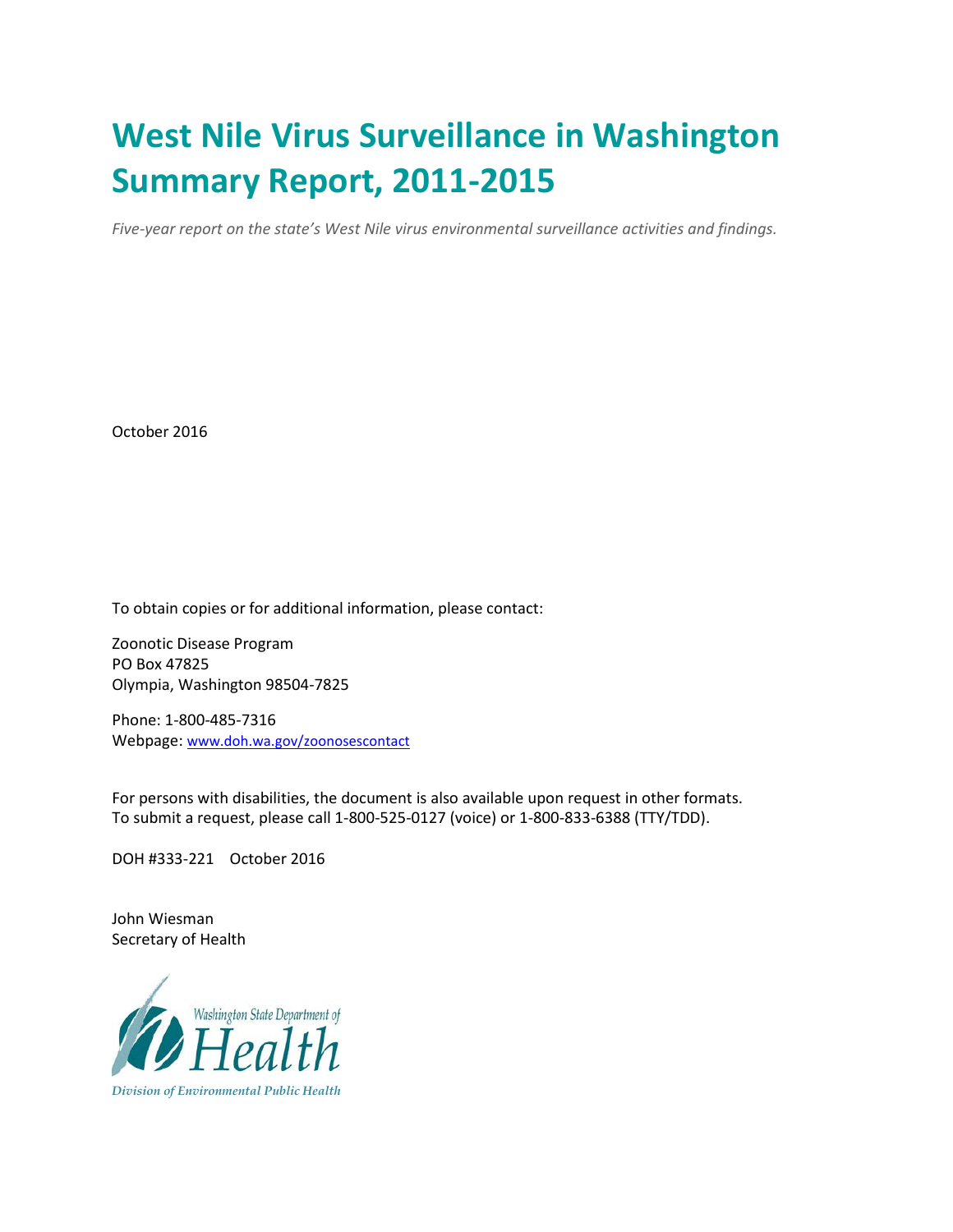## **West Nile Virus Surveillance in Washington, 2011-2015**

West Nile virus is transmitted to people and animals primarily through the bites of infected mosquitoes. Mosquitoes become infected when they feed on infected birds. Most people who become infected with West Nile virus will show no symptoms. About one in five people who are infected will develop fever with other symptoms such as headache, body aches, joint pains, nausea, diarrhea, or rash. Less the one percent of those infected will develop a serious neurologic illness such as meningitis, encephalitis, or acute flaccid paralysis. About ten percent of people who develop neurologic infection due to the West Nile virus will die.

Serious illness can occur in anyone. Those at greatest risk for severe disease, however, are people over 60 years of age. People with certain medication conditions such as cancer, diabetes, hypertension, kidney disease, and those who have received organ transplants are also at greater risk for serious illness.

CDC established a national surveillance system (ArboNET) to track West Nile virus activity. State health agencies report surveillance data on human disease cases, positive blood donors, veterinary disease cases, and West Nile virus infections detected in mosquitoes, birds, and sentinel animals.

Because of changing yearly patterns of transmission, outbreaks of West Nile virus prove difficult to predict. To date, Washington's largest West Nile virus outbreak occurred in 2009, resulting in 38 reported human cases and numerous environmental detections across the state, including 72 horses, 1 dog, 22 birds, and 364 mosquito samples from 15 counties.

### **Surveillance Activity and Findings**

The Zoonotic Disease Program, partially funded by CDC, has maintained surveillance for early detection of West Nile virus in the environment since 2001. Surveillance efforts depend heavily upon a network of partners composed of local health jurisdictions, mosquito control districts, tribal, federal, and state agencies, and volunteers including the public.

Surveillance involves monitoring mosquito populations to identify potential West Nile virus vector species and testing vector mosquitoes for West Nile virus and occasionally for two other arboviruses, western equine encephalitis and St. Louis encephalitis viruses. Through the Program's online reporting system, it relies on public reporting of dead bird sightings to identify birds for testing, mainly corvids, like crows, ravens, jays, and magpies. Additionally, in coordination with the Washington State Department of Agriculture and the Washington Animal Disease Diagnostic Laboratory, the Program tracks veterinary reports of suspected cases of West Nile virus infection in horses and other animals. Notification of environmental detections alert local public health authorities to initiate or strengthen educational outreach and mosquito control responses in efforts to minimize the health impacts of this disease on communities.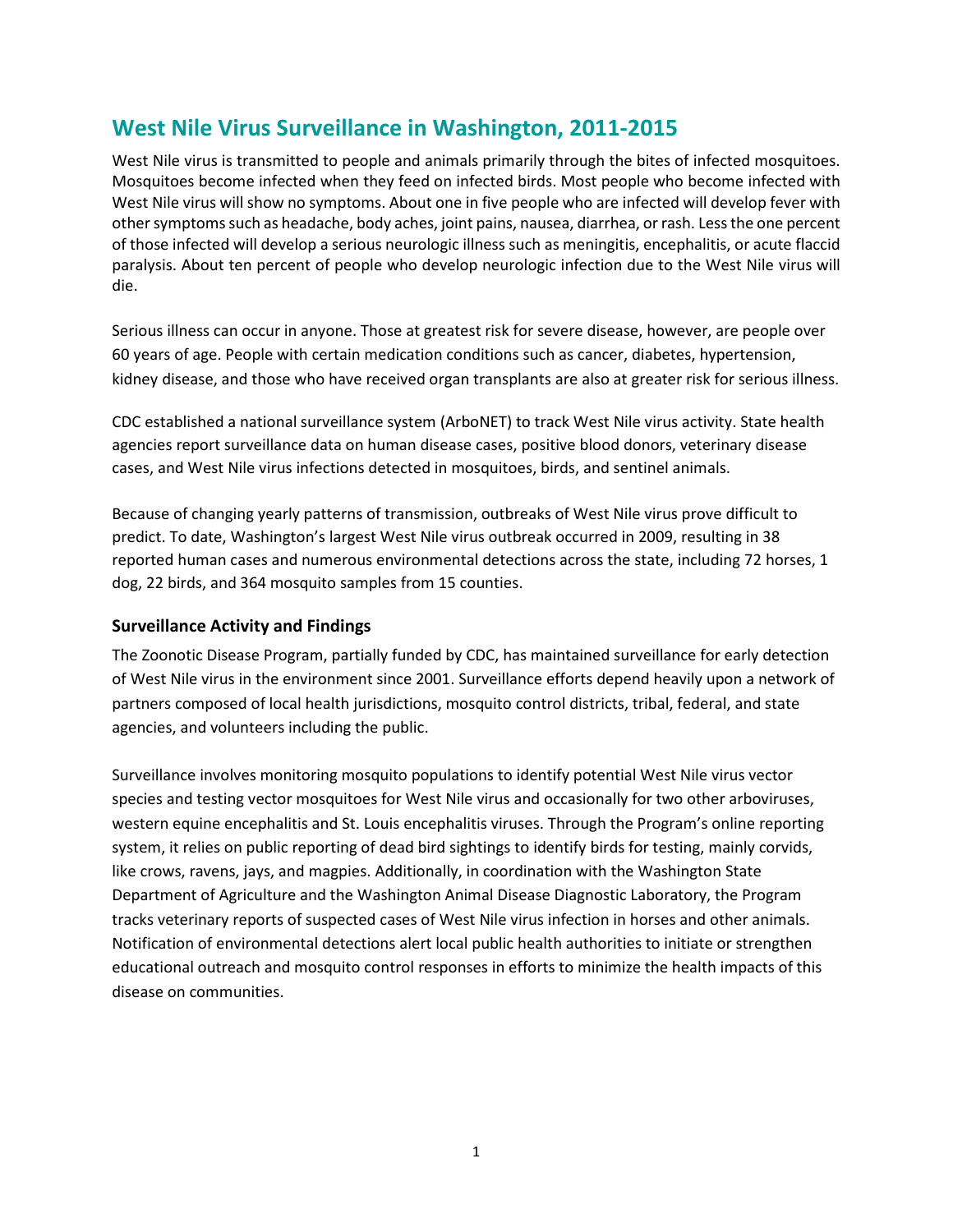#### *2011-2015 West Nile Virus Surveillance*

#### **Mosquito Surveillance**

During 2011-2015, the Program field staff and surveillance partners collected adult mosquitoes from 20 counties, primarily using carbon dioxide traps. On occasion, mosquito larvae were collected and reared to adults. Seasonal surveillance resulted in a total of 13,666 trapping events; bringing in 1,588,824 mosquitoes for speciation.

Figure 1 displays the state coverage and range of mosquito trapping events by county for the 2011-2015 surveillance seasons. The vast majority of trapping

#### **Figure 1. Distribution of mosquito trapping events by county, Washington, 2011-2015**



events occurred in counties where mosquito control districts routinely monitor and control mosquito populations. A limited number of trapping events occurred in the more populated western counties, King, Pierce, Snohomish, and Thurston.

After speciation, samples of the primary West Nile virus vectors, *Culex pipiens* and *Cx. tarsalis*, were tested at either the University of California, Davis-Center for Vectorborne Disease, Oregon State University-Veterinary Diagnostic Laboratory, or the U.S. Army Joint Base Lewis-McCord Washington-Public Health Command Region-West. The laboratories analyzed samples for West Nile, St. Louis encephalitis, and western equine encephalitis viruses using reverse transcriptase-polymerase chain reaction (RT-PCR). In addition, the Program and four mosquito control districts analyzed mosquito samples for West Nile virus using the commercial assay RAMP® (Rapid Analyte Measurement Platform, Response Biomedical Corp).

Over the five years, a total of 6,648 mosquito samples were tested for West Nile virus, 2,523 samples for St. Louis encephalitis, and 2,345 samples for western equine encephalitis. Of these, 265 samples were positive for West Nile virus, and no samples positive for either St. Louis encephalitis or western equine encephalitis virus.

The season's first environmental detections of West Nile virus in mosquitoes during 2011-2012 occurred in August in limited areas of south-central Washington. During 2013-2015, detections showed up one to two months earlier than previous years. The early establishment of West Nile virus under favorable conditions had led to its amplification in the environment resulting in the observed increase of positive mosquitoes and broader distribution (Table 1).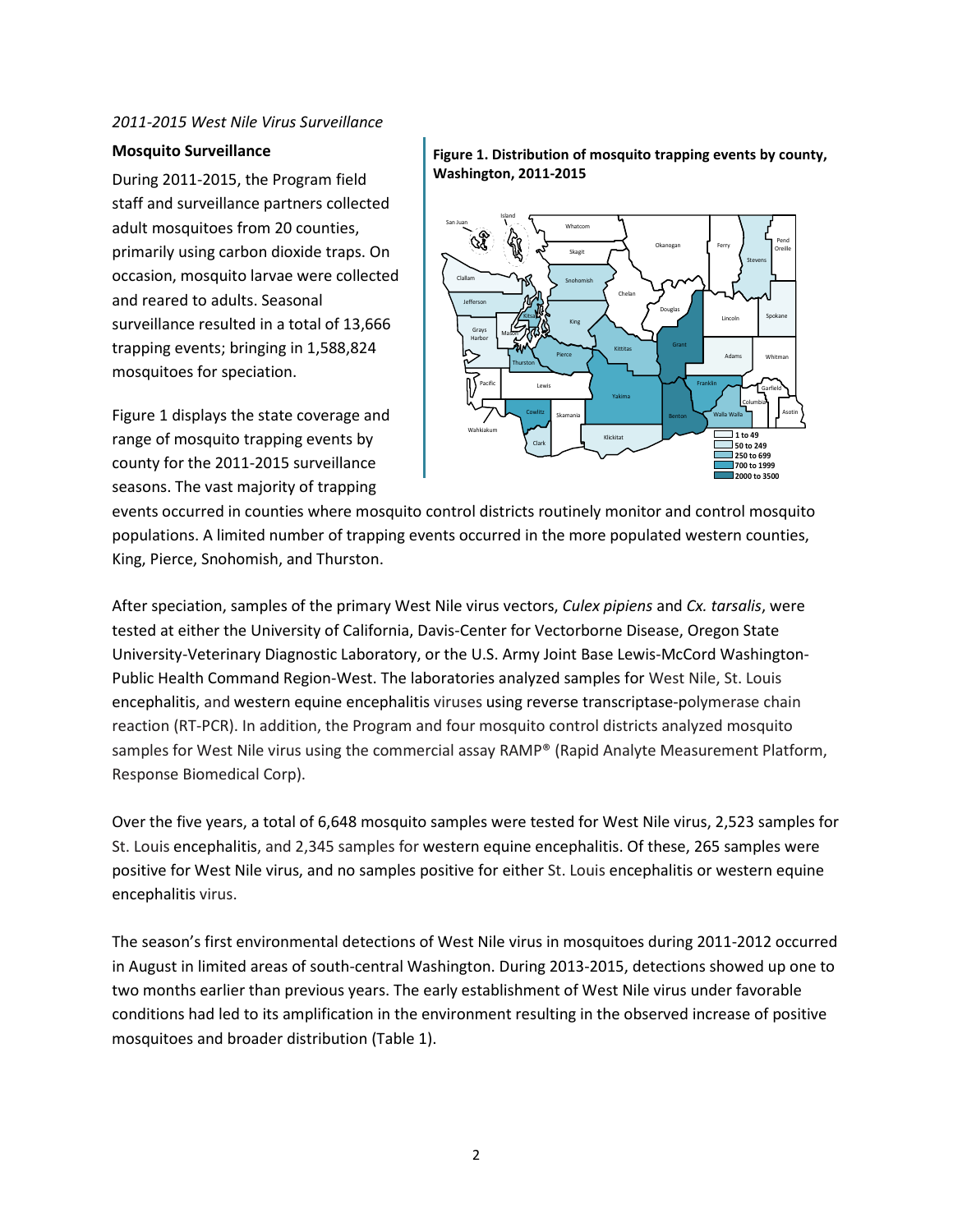**Table 1. First environmental detection of West Nile virus in mosquitoes by date, Washington, 2011-2015**

| Year | Date of First    | <b>Total Positive</b> | <b>County</b> | <b>Positive</b> |
|------|------------------|-----------------------|---------------|-----------------|
|      | <b>Detection</b> | <b>Samples</b>        |               | <b>Samples</b>  |
| 2011 | August 16        | 5                     | Franklin      | 1               |
|      |                  |                       | Grant         | 3               |
|      |                  |                       | Yakima        | $\mathbf{1}$    |
| 2012 | August 8         | 5                     | Yakima        | 5               |
| 2013 | June 12          | 18                    | Benton        | $\mathbf{1}$    |
|      |                  |                       | Franklin      | 5               |
|      |                  |                       | Grant         | 2               |
|      |                  |                       | Spokane       | $\mathbf{1}$    |
|      |                  |                       | Yakima        | 9               |
| 2014 | July 8           | 80                    | Benton        | 14              |
|      |                  |                       | Franklin      | 26              |
|      |                  |                       | Grant         | 34              |
|      |                  |                       | Walla Walla   | 5               |
|      |                  |                       | Yakima        | $\mathbf{1}$    |
| 2015 | June 22          | 157                   | Benton        | 27              |
|      |                  |                       | Franklin      | 17              |
|      |                  |                       | Grant         | 107             |
|      |                  |                       | Walla Walla   | $\mathbf{1}$    |
|      |                  |                       | Yakima        | 5               |

#### *Mosquito Species Findings*

Surveillance increases our understanding of the distribution and abundance of vector mosquito populations. This helps pinpoint geographic areas of high risk for West Nile virus, and of new invasive mosquito species known as effective vectors of other diseases. Targeted prevention and control measures can then be implemented in these areas to reduce the threat of human infection.

During 2011-2015, surveillance identified new mosquito species findings in 12 counties. In western Washington, three species, *Aedes j. japonicus, Anopheles punctipennis,* and *Culiseta morsitans* were newly identified in Mason County*.* In Jefferson County*, Ae. togoi* and *Cs. morsitans* were identified for the first time as well as two species, *Ae. aloponotum* and *Ae. intrudens* in Snohomish County. In King County, *Culex salinarius* and in Kitsap County, *Ae. ventrovittis* were also found for the first time.

In eastern Washington, five species, *Ae. melanimon*, *Ae. c. canadensis*, *Ae. flavescens*, *Ae. provocans,* and *Ae. s. idahoensis* were identified for the first time in Stevens County*.* Three species, *An. earlei, An. occidentalis*, and *Cx. boharti* were found for the first time in Yakima County, and three species, *An. earlei*, *An. occidentalis*, and *Cs. minnesotae* in Walla Walla County. New county findings also included *An. earlei* and *Cx. territans* in Franklin County, *Ae. trivittatus* and *Ae. intrudens* in Kittitas County, *An. freeborni* and *An. punctipennis* in Klickitat County, and *An. occidentalis and Cx. territans* in Spokane County.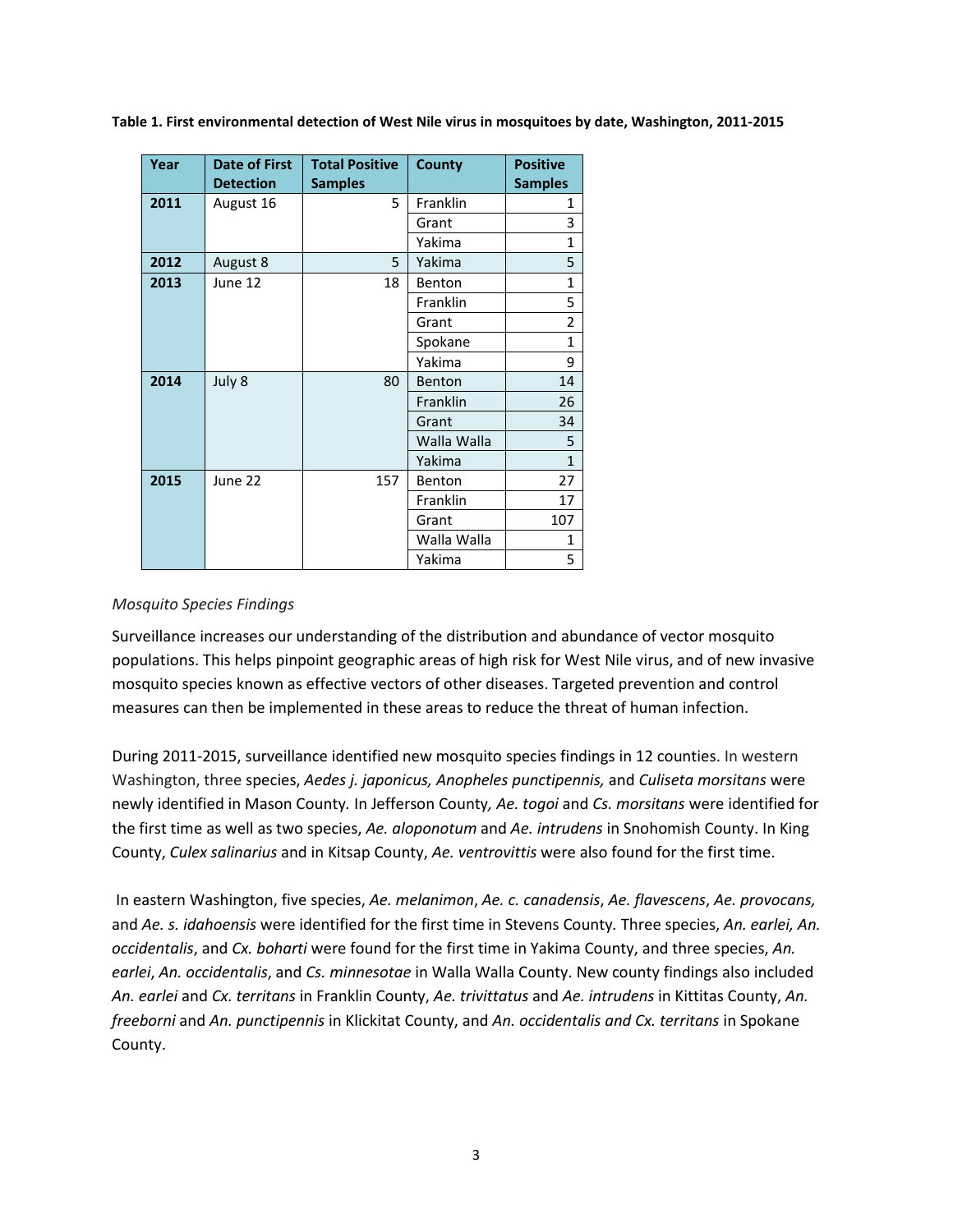In the Appendix, matrices 1 and 2 represent a distribution checklist of 45 species of mosquitoes endemic in Washington, and an additional 6 species that are rarely reported. The checklist provides species by county for western and eastern Washington and highlights new findings resulting from annual surveillance. It illustrates the progression of first collections of mosquito species in counties through time.

## **Bird Surveillance**

During the 2011-2015 surveillance seasons (May through October) the Program's online dead bird reporting system received 1,974 reports from the general public of 2,688 dead birds. More than half of the dead birds sighted were reported from the state's most populous counties, including 358 birds reported in Pierce (13%), 341 in Snohomish (13%), and 1,020 in King (38%). Reporting is likely greater in these counties due to awareness and availability of a large population to observe dead bird sightings.

Over the five years, oral swabs or tissue specimens of 121 West Nile virus susceptible birds, primarily corvids, were submitted to the Washington Animal Disease Diagnostic Laboratory in Pullman, Washington or USGS National Wildlife Health Center in Madison, Wisconsin for testing. The majority of these birds originated from western Washington (97, 80%), mainly King County (39, 32%). For years, 2011-2014, no birds tested positive for the virus. In 2015, seven positive birds were found in the eastern Washington counties, Benton (5), Grant (1), and Kittitas (1). Two positive birds from Benton County had been detected in January. These winter detections however are not considered representative of the season's West Nile virus activity.

In 2012, despite the lack of West Nile virus detection in birds, the Program's online dead bird reporting system helped identify unusually high mortality among crow populations and determine the distribution of crow mortality. This alerted the Washington State Department of Fish and Wildlife, whose investigation found corvid reovirus circulating among local crow populations in Pierce County and suspected circulation in adjacent counties as well. Although this reovirus is particularly deadly to crows, it is not considered harmful to people.

### **Veterinary Surveillance**

Specimens from 135 suspected West Nile virus equine cases were submitted by local veterinarians to the Washington Animal Disease Diagnostic Laboratory in 2011-2015. Forty-four of the cases were confirmed positive for the virus. All of the cases were found in eastern Washington counties, Adams (1), Benton (6), Columbia (1), Douglas (1), Franklin (4), Grant (8), Kittitas (8), Lincoln (1), Okanogan (1), Walla Walla (3), and Yakima (10). Most of the cases involved horses that had not been vaccinated for West Nile virus.

Thirty-six of the 44 (82%) confirmed West Nile virus equine cases occurred in 2015. By comparison only five cases were identified the year before, in 2014.

Summary tables of West Nile virus environmental detections by county for years, 2011-2015 are in the Appendix.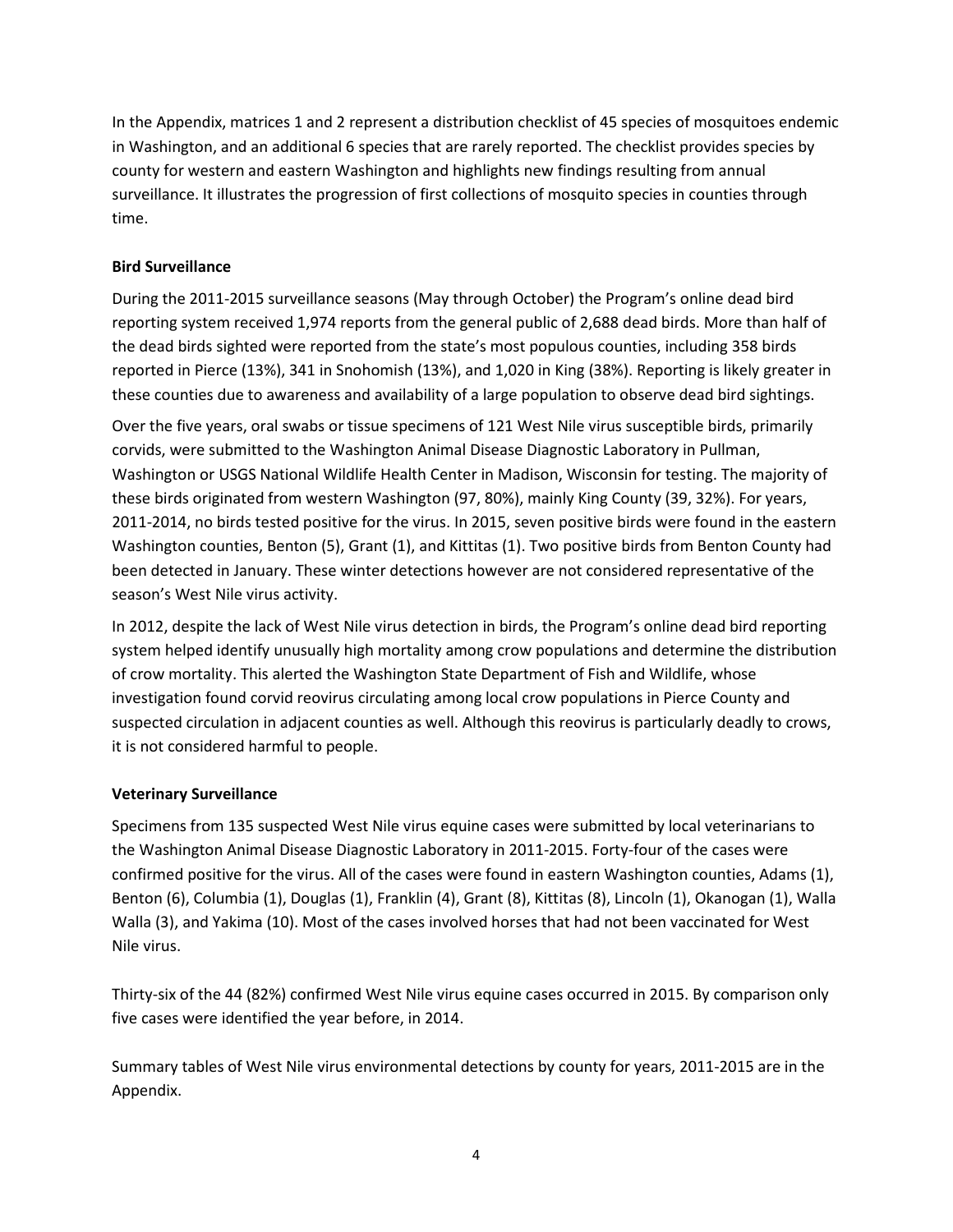#### **Human Surveillance**

Each year since 2005, West Nile virus activity has been detected in Washington. In 2009, the largest West Nile virus outbreak resulted in 38 human cases including the state's first death from the disease. Since then, however, the state has experienced lower levels of West Nile virus activity, particularly in people and animals until 2014. Two human cases of West Nile virus infection acquired in-state were reported in 2012, with exposure most likely occurring in Benton and Yakima counties. In 2014, 10 instate acquired cases were reported. Exposure of these case likely occurred in Benton (7), Grant (1), Walla Walla (1), and Yakima (1) counties. The following year, 2015, proved to be another active West Nile virus season ending with 22 in-state acquired cases. Exposure of these cases likely occurred in Benton (13), Franklin (2), Grant (4) and Yakima (2). In addition, one case had potential exposure attributed to more than one county in eastern Washington.

#### **Future Surveillance Needs**

Since 2001, the Zoonotic Disease Program has worked to secure partners in an effort to expand mosquito and bird surveillance activities statewide. Surveillance serves as early warning of West Nile activity in localized areas aiding local health jurisdictions and other authorities to target a timely response and control. This effort also generates baseline data on the distribution of mosquito species in counties which provides a better understanding of where vector species are known to exist or be newly introduced. Continued funding is necessary to maintain state West Nile virus surveillance.

For disease prevention information, visit:

- DOH, West Nile Virus, [www.doh.wa.gov/wnv](http://www.doh.wa.gov/wnv)
- CDC, West Nile Virus[, www.cdc.gov/westnile](http://www.cdc.gov/westnile)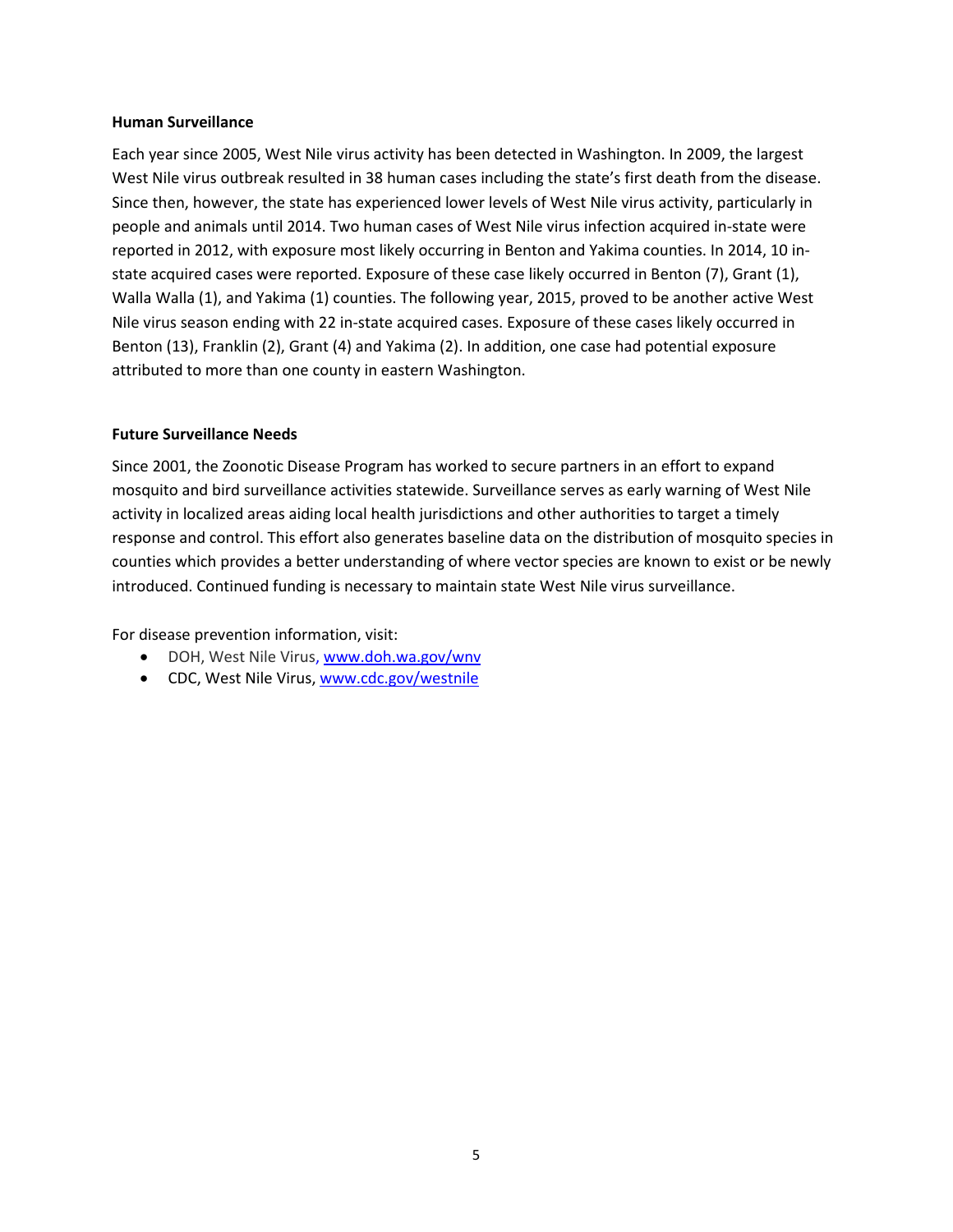## **Appendix**

#### **Tables**

- 1. West Nile virus environmental detections by county, Washington, 2011
- 2. West Nile virus environmental detections by county, Washington, 2012
- 3. West Nile virus environmental detections by county, Washington, 2013
- 4. West Nile virus environmental detections by county, Washington, 2014
- 5. West Nile virus environmental detections by county, Washington, 2015

#### **Matrices**

- 1. Distribution of Mosquitoes of Washington State Western Counties
- 2. Distribution of Mosquitoes of Washington State Eastern Counties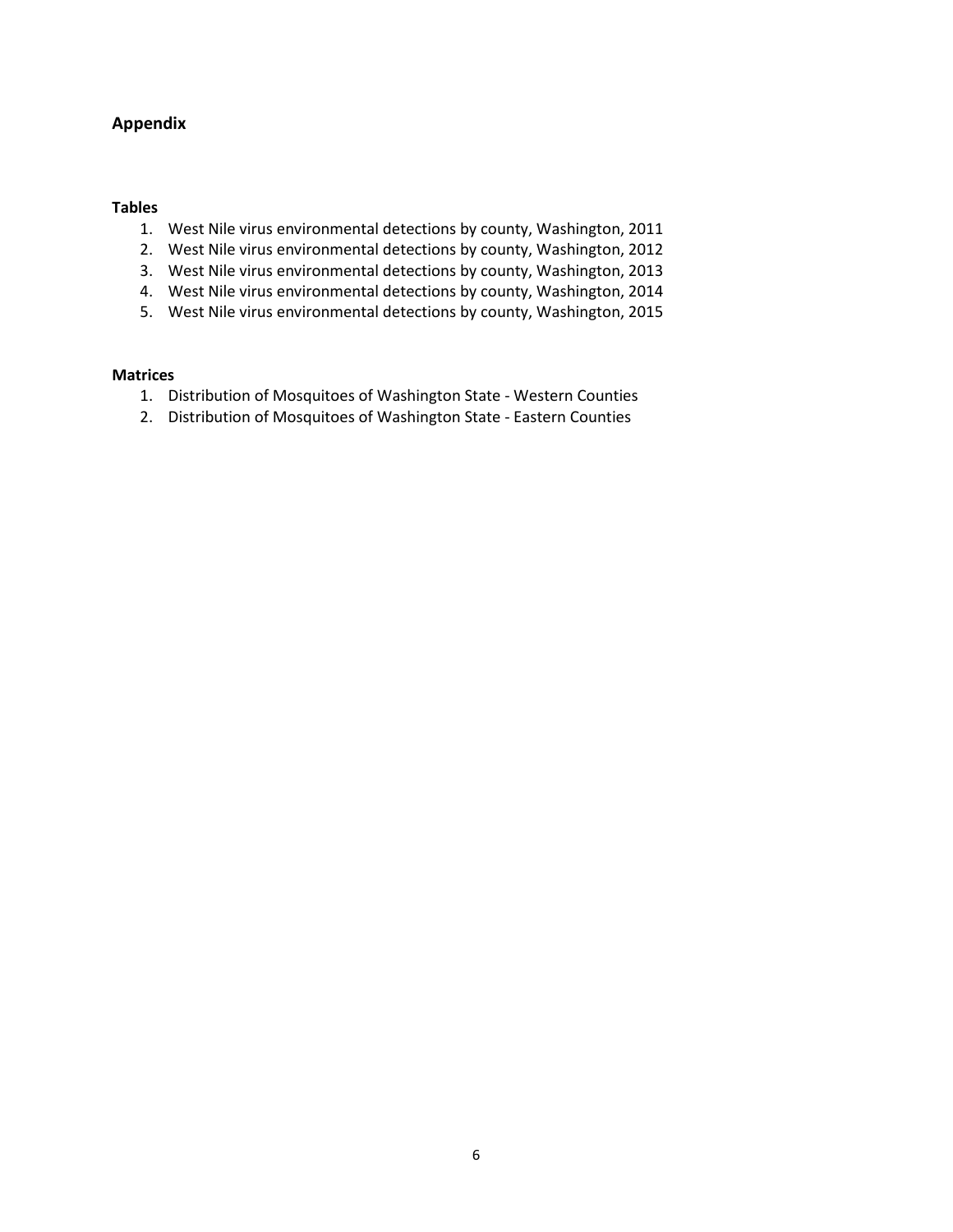|                     |                  | <b>Horse/Other Mammal</b> |                | <b>Bird</b>      |                         | <b>Mosquito Sample</b>    |  |  |  |  |
|---------------------|------------------|---------------------------|----------------|------------------|-------------------------|---------------------------|--|--|--|--|
| <b>County</b>       | <b>Tested</b>    | <b>Positive</b>           | <b>Tested</b>  | <b>Positive</b>  | <b>Tested</b>           | <b>Positive</b>           |  |  |  |  |
| Adams               | $\mathbf 0$      | 0                         | 0              | 0                | 0                       | 0                         |  |  |  |  |
| Asotin              | $\pmb{0}$        | $\overline{0}$            | 0              | $\pmb{0}$        | $\pmb{0}$               | $\pmb{0}$                 |  |  |  |  |
| Benton              | $\overline{2}$   | 0                         | 0              | 0                | 192                     | $\pmb{0}$                 |  |  |  |  |
| Chelan              | $\mathbf{1}$     | $\overline{0}$            | $\mathbf{1}$   | $\mathbf 0$      | $\mathbf 0$             | $\mathbf 0$               |  |  |  |  |
| Clallam             | $\pmb{0}$        | 0                         | 0              | 0                | 0                       | $\pmb{0}$                 |  |  |  |  |
| Clark               | $\mathbf{1}$     | $\overline{0}$            | $\overline{2}$ | $\boldsymbol{0}$ | 29                      | $\boldsymbol{0}$          |  |  |  |  |
| Columbia            | $\mathbf 0$      | $\mathbf 0$               | 0              | 0                | 0                       | $\pmb{0}$                 |  |  |  |  |
| Cowlitz             | $\boldsymbol{0}$ | $\mathbf 0$               | $\pmb{0}$      | $\pmb{0}$        | 56                      | $\pmb{0}$                 |  |  |  |  |
| Douglas             | $\mathbf 0$      | $\mathbf 0$               | 0              | 0                | 0                       | $\pmb{0}$                 |  |  |  |  |
| Ferry               | $\mathbf 0$      | $\mathbf 0$               | $\pmb{0}$      | $\boldsymbol{0}$ | $\pmb{0}$               | $\pmb{0}$                 |  |  |  |  |
| Franklin            | $\mathbf 0$      | 0                         | $\mathbf 0$    | 0                | 243                     | $\mathbf 1$               |  |  |  |  |
| Garfield            | $\boldsymbol{0}$ | $\mathbf 0$               | 0              | $\pmb{0}$        | $\pmb{0}$               | $\pmb{0}$                 |  |  |  |  |
| Grant               | $\mathbf{1}$     | 0                         | 3              | 0                | 260                     | $\ensuremath{\mathsf{3}}$ |  |  |  |  |
| <b>Grays Harbor</b> | $\overline{0}$   | $\overline{0}$            | $\pmb{0}$      | $\mathbf 0$      | $\overline{\mathbf{4}}$ | $\mathbf 0$               |  |  |  |  |
| Island              | $\pmb{0}$        | 0                         | 0              | 0                | 0                       | $\pmb{0}$                 |  |  |  |  |
| Jefferson           | $\mathbf 0$      | $\overline{0}$            | $\pmb{0}$      | $\boldsymbol{0}$ | $\overline{2}$          | $\boldsymbol{0}$          |  |  |  |  |
| King                | $\overline{2}$   | $\mathbf 0$               | 37             | 0                | 0                       | $\pmb{0}$                 |  |  |  |  |
| Kitsap              | $\boldsymbol{0}$ | $\boldsymbol{0}$          | $\pmb{0}$      | $\pmb{0}$        | 26                      | $\pmb{0}$                 |  |  |  |  |
| Kittitas            | 4                | 0                         | $\mathbf{1}$   | 0                | 13                      | $\pmb{0}$                 |  |  |  |  |
| Klickitat           | $\boldsymbol{0}$ | $\mathbf 0$               | $\pmb{0}$      | $\boldsymbol{0}$ | $\pmb{0}$               | $\pmb{0}$                 |  |  |  |  |
| Lewis               | $\mathbf 0$      | 0                         | $\mathbf 0$    | 0                | 0                       | $\pmb{0}$                 |  |  |  |  |
| Lincoln             | $\boldsymbol{0}$ | $\mathbf 0$               | $\pmb{0}$      | $\pmb{0}$        | $\pmb{0}$               | $\pmb{0}$                 |  |  |  |  |
| Mason               | $\mathbf 0$      | $\mathbf 0$               | $\mathbf{1}$   | 0                | 0                       | $\pmb{0}$                 |  |  |  |  |
| Okanogan            | $\mathbf{1}$     | $\overline{0}$            | $\pmb{0}$      | $\mathbf 0$      | $\pmb{0}$               | $\mathbf 0$               |  |  |  |  |
| Pacific             | $\pmb{0}$        | $\mathbf 0$               | 0              | 0                | 0                       | $\pmb{0}$                 |  |  |  |  |
| Pend Oreille        | $\overline{0}$   | $\overline{0}$            | $\pmb{0}$      | $\boldsymbol{0}$ | $\pmb{0}$               | $\boldsymbol{0}$          |  |  |  |  |
| Pierce              | $\mathbf 0$      | $\mathbf 0$               | 3              | $\boldsymbol{0}$ | 7                       | $\pmb{0}$                 |  |  |  |  |
| San Juan            | $\boldsymbol{0}$ | $\mathbf 0$               | $\pmb{0}$      | $\pmb{0}$        | $\pmb{0}$               | $\pmb{0}$                 |  |  |  |  |
| Skagit              | $\mathbf 0$      | $\mathbf 0$               | 0              | 0                | 0                       | $\pmb{0}$                 |  |  |  |  |
| Skamania            | $\boldsymbol{0}$ | $\mathbf 0$               | $\pmb{0}$      | $\boldsymbol{0}$ | $\pmb{0}$               | $\pmb{0}$                 |  |  |  |  |
| Snohomish           | $\mathbf{1}$     | 0                         | $\overline{7}$ | 0                | 23                      | $\pmb{0}$                 |  |  |  |  |
| Spokane             | $\mathbf 0$      | $\mathbf 0$               | $\pmb{0}$      | $\boldsymbol{0}$ | $\pmb{0}$               | $\mathbf 0$               |  |  |  |  |
| Stevens             | 1                | 0                         | 0              | 0                | 20                      | 0                         |  |  |  |  |
| Thurston            | $\overline{0}$   | $\overline{0}$            | $\pmb{0}$      | $\mathbf 0$      | 22                      | $\pmb{0}$                 |  |  |  |  |
| Wahkiakum           | 0                | 0                         | 0              | 0                | 0                       | $\pmb{0}$                 |  |  |  |  |
| Walla Walla         | $\overline{2}$   | $\mathbf 0$               | 0              | 0                | 9                       | $\pmb{0}$                 |  |  |  |  |
| Whatcom             | $\mathbf{1}$     | 0                         | $\mathbf{1}$   | 0                | 0                       | $\pmb{0}$                 |  |  |  |  |
| Whitman             | $\mathbf{1}$     | 0                         | 0              | 0                | $\mathbf 0$             | $\pmb{0}$                 |  |  |  |  |
| Yakima              | $\overline{3}$   | 0                         | 0              | 0                | 189                     | $\mathbf{1}$              |  |  |  |  |
| <b>Totals</b>       | 21               | 0                         | 56             | 0                | 1,095                   | 5                         |  |  |  |  |

## **Table 1. West Nile virus environmental detections by county, Washington, 2011**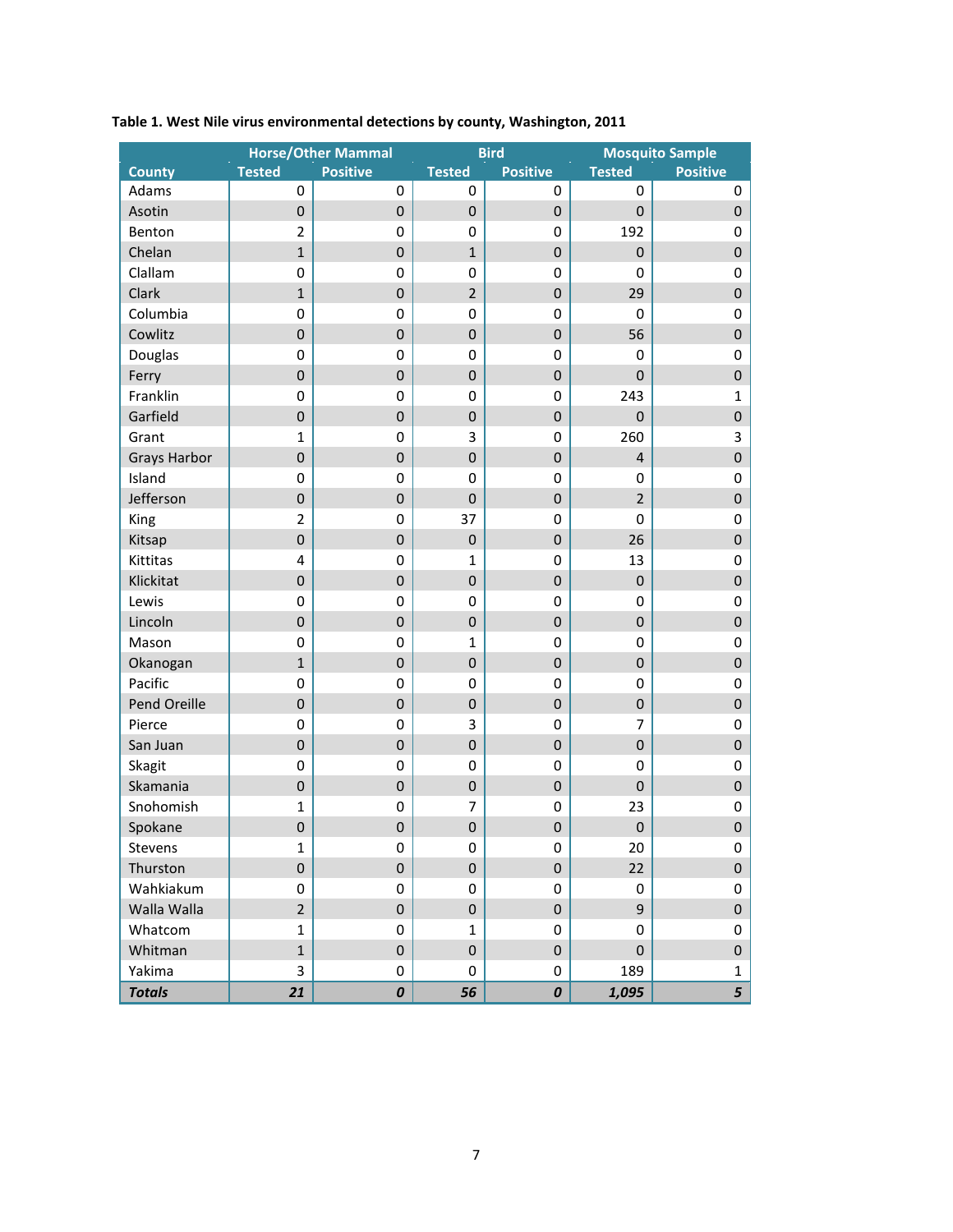|                     |                  | <b>Horse/Other Mammal</b> |                  | <b>Bird</b>        |               | <b>Mosquito Sample</b> |  |  |  |  |  |
|---------------------|------------------|---------------------------|------------------|--------------------|---------------|------------------------|--|--|--|--|--|
| <b>County</b>       | <b>Tested</b>    | <b>Positive</b>           | <b>Tested</b>    | <b>Positive</b>    | <b>Tested</b> | <b>Positive</b>        |  |  |  |  |  |
| Adams               | $\mathbf 0$      | 0                         | 0                | 0                  | 0             | 0                      |  |  |  |  |  |
| Asotin              | $\mathbf 0$      | $\pmb{0}$                 | $\pmb{0}$        | $\boldsymbol{0}$   | $\pmb{0}$     | $\pmb{0}$              |  |  |  |  |  |
| Benton              | 4                | $\mathbf{1}$              | $\mathbf 0$      | 0                  | 157           | $\pmb{0}$              |  |  |  |  |  |
| Chelan              | $\mathbf{1}$     | $\boldsymbol{0}$          | $\boldsymbol{0}$ | $\mathbf 0$        | $\pmb{0}$     | $\pmb{0}$              |  |  |  |  |  |
| Clallam             | 0                | 0                         | 0                | 0                  | 0             | $\boldsymbol{0}$       |  |  |  |  |  |
| Clark               | $\mathbf{1}$     | $\mathbf 0$               | $\mathbf 1$      | $\mathbf 0$        | 38            | $\mathbf 0$            |  |  |  |  |  |
| Columbia            | 0                | 0                         | $\pmb{0}$        | 0                  | 0             | $\boldsymbol{0}$       |  |  |  |  |  |
| Cowlitz             | $\overline{0}$   | $\mathbf 0$               | $\boldsymbol{0}$ | $\mathbf 0$        | 86            | $\mathbf 0$            |  |  |  |  |  |
| Douglas             | 0                | $\pmb{0}$                 | $\pmb{0}$        | $\boldsymbol{0}$   | 0             | $\pmb{0}$              |  |  |  |  |  |
| Ferry               | $\boldsymbol{0}$ | $\mathbf 0$               | $\boldsymbol{0}$ | $\mathbf 0$        | $\pmb{0}$     | $\boldsymbol{0}$       |  |  |  |  |  |
| Franklin            | 0                | 0                         | 0                | 0                  | 252           | $\pmb{0}$              |  |  |  |  |  |
| Garfield            | $\mathbf 0$      | $\pmb{0}$                 | $\pmb{0}$        | $\boldsymbol{0}$   | $\pmb{0}$     | $\mathbf 0$            |  |  |  |  |  |
| Grant               | 0                | 0                         | 0                | 0                  | 453           | $\pmb{0}$              |  |  |  |  |  |
| <b>Grays Harbor</b> | $\pmb{0}$        | $\boldsymbol{0}$          | $\boldsymbol{0}$ | $\mathbf 0$        | $\pmb{0}$     | $\pmb{0}$              |  |  |  |  |  |
| Island              | 0                | $\pmb{0}$                 | 0                | 0                  | 0             | $\boldsymbol{0}$       |  |  |  |  |  |
| Jefferson           | $\pmb{0}$        | $\pmb{0}$                 | $\boldsymbol{0}$ | $\boldsymbol{0}$   | 5             | $\pmb{0}$              |  |  |  |  |  |
| King                | 4                | $\pmb{0}$                 | 0                | 0                  | $\pmb{0}$     | $\boldsymbol{0}$       |  |  |  |  |  |
| Kitsap              | $\overline{0}$   | $\mathbf 0$               | $\boldsymbol{0}$ | $\mathbf 0$        | 10            | $\mathbf 0$            |  |  |  |  |  |
| Kittitas            | $\mathbf{1}$     | $\pmb{0}$                 | 4                | $\boldsymbol{0}$   | 17            | $\pmb{0}$              |  |  |  |  |  |
| Klickitat           | $\boldsymbol{0}$ | $\mathbf 0$               | $\boldsymbol{0}$ | $\mathbf 0$        | $\pmb{0}$     | $\pmb{0}$              |  |  |  |  |  |
| Lewis               | $\pmb{0}$        | 0                         | 0                | 0                  | 0             | $\pmb{0}$              |  |  |  |  |  |
| Lincoln             | $\mathbf 0$      | $\pmb{0}$                 | $\pmb{0}$        | $\boldsymbol{0}$   | $\pmb{0}$     | $\mathbf 0$            |  |  |  |  |  |
| Mason               | 0                | 0                         | $\overline{2}$   | 0                  | 0             | $\pmb{0}$              |  |  |  |  |  |
| Okanogan            | $\mathbf{1}$     | $\boldsymbol{0}$          | $\boldsymbol{0}$ | $\mathbf 0$        | $\pmb{0}$     | $\pmb{0}$              |  |  |  |  |  |
| Pacific             | 0                | $\pmb{0}$                 | 0                | $\mathbf 0$        | 0             | $\boldsymbol{0}$       |  |  |  |  |  |
| Pend Oreille        | $\boldsymbol{0}$ | $\pmb{0}$                 | $\boldsymbol{0}$ | $\boldsymbol{0}$   | $\pmb{0}$     | $\pmb{0}$              |  |  |  |  |  |
| Pierce              | 0                | $\pmb{0}$                 | 6                | 0                  | $\mathbf{1}$  | $\boldsymbol{0}$       |  |  |  |  |  |
| San Juan            | $\overline{0}$   | $\mathbf 0$               | $\boldsymbol{0}$ | $\mathbf 0$        | $\pmb{0}$     | $\pmb{0}$              |  |  |  |  |  |
| Skagit              | 0                | $\pmb{0}$                 | $\pmb{0}$        | $\pmb{0}$          | 0             | $\pmb{0}$              |  |  |  |  |  |
| Skamania            | $\boldsymbol{0}$ | $\pmb{0}$                 | $\mathbf 1$      | $\mathbf 0$        | $\pmb{0}$     | $\pmb{0}$              |  |  |  |  |  |
| Snohomish           | 3                | 0                         | 3                | 0                  | 27            | $\boldsymbol{0}$       |  |  |  |  |  |
| Spokane             | $\mathbf 0$      | $\boldsymbol{0}$          | $\boldsymbol{0}$ | $\mathbf 0$        | $\pmb{0}$     | $\boldsymbol{0}$       |  |  |  |  |  |
| Stevens             | 0                | 0                         | 0                | 0                  | 20            | 0                      |  |  |  |  |  |
| Thurston            | $\mathbf 0$      | $\mathbf 0$               | $\pmb{0}$        | $\mathbf{0}$       | 15            | $\pmb{0}$              |  |  |  |  |  |
| Wahkiakum           | 0                | 0                         | 0                | 0                  | $\mathbf 0$   | $\boldsymbol{0}$       |  |  |  |  |  |
| Walla Walla         | $\mathbf{1}$     | $\mathbf 0$               | 0                | 0                  | 44            | $\pmb{0}$              |  |  |  |  |  |
| Whatcom             | 0                | 0                         | 1                | $\mathbf 0$        | 0             | 0                      |  |  |  |  |  |
| Whitman             | $\mathbf{1}$     | $\mathbf 0$               | $\pmb{0}$        | 0                  | $\mathbf 0$   | $\pmb{0}$              |  |  |  |  |  |
| Yakima              | 3                | 0                         | 0                | 0                  | 335           | 5                      |  |  |  |  |  |
| <b>Totals</b>       | 19               | $\mathbf{1}$              | 19               | $\pmb{\mathit{O}}$ | 1,460         | 5                      |  |  |  |  |  |

## **Table 2. West Nile virus environmental detections by county, Washington, 2012**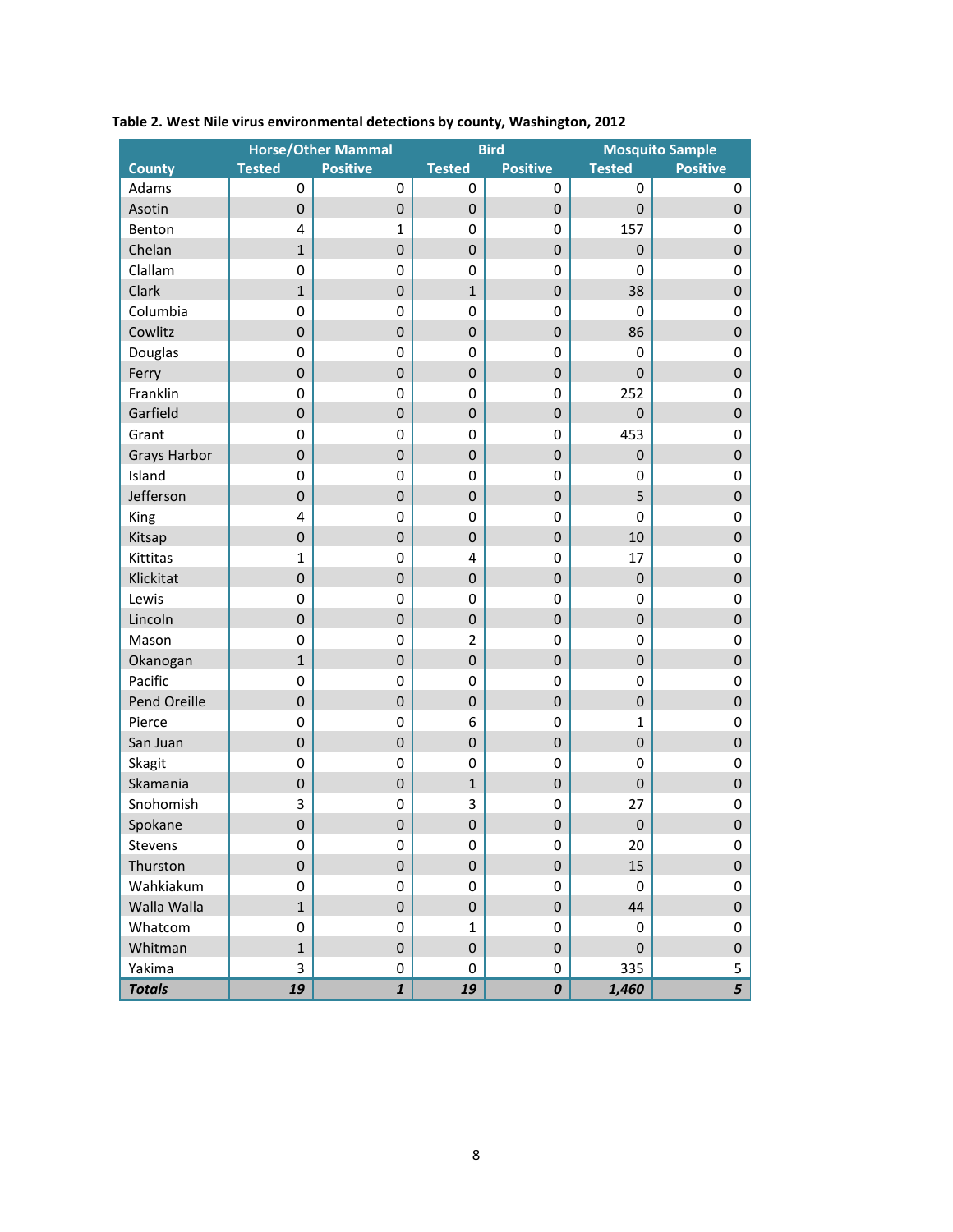|                     |                  | <b>Horse/Other Mammal</b> |                | <b>Bird</b>      |               | <b>Mosquito Sample</b> |
|---------------------|------------------|---------------------------|----------------|------------------|---------------|------------------------|
| <b>County</b>       | <b>Tested</b>    | <b>Positive</b>           | <b>Tested</b>  | <b>Positive</b>  | <b>Tested</b> | <b>Positive</b>        |
| Adams               | $\mathbf 0$      | 0                         | 0              | 0                | 0             | 0                      |
| Asotin              | $\boldsymbol{0}$ | $\mathbf{0}$              | 0              | $\pmb{0}$        | $\pmb{0}$     | $\pmb{0}$              |
| Benton              | 3                | 0                         | 0              | $\pmb{0}$        | 162           | $\mathbf 1$            |
| Chelan              | $\mathbf 0$      | $\overline{0}$            | $\mathbf{1}$   | $\boldsymbol{0}$ | $\pmb{0}$     | $\mathbf 0$            |
| Clallam             | $\pmb{0}$        | 0                         | 0              | 0                | 0             | $\boldsymbol{0}$       |
| Clark               | $\mathbf 0$      | $\overline{0}$            | $\mathbf{1}$   | $\boldsymbol{0}$ | 48            | $\mathbf 0$            |
| Columbia            | $\mathbf 0$      | $\mathbf 0$               | 0              | 0                | 0             | $\pmb{0}$              |
| Cowlitz             | $\mathbf 0$      | $\mathbf 0$               | $\pmb{0}$      | $\boldsymbol{0}$ | 47            | $\pmb{0}$              |
| Douglas             | $\mathbf 0$      | $\mathbf 0$               | 0              | 0                | 0             | $\pmb{0}$              |
| Ferry               | $\boldsymbol{0}$ | $\mathbf 0$               | $\pmb{0}$      | $\boldsymbol{0}$ | $\pmb{0}$     | $\mathbf 0$            |
| Franklin            | $\overline{2}$   | $\mathbf{1}$              | 0              | 0                | 346           | 5                      |
| Garfield            | $\boldsymbol{0}$ | $\boldsymbol{0}$          | 0              | $\pmb{0}$        | $\pmb{0}$     | $\mathbf 0$            |
| Grant               | $\mathbf 0$      | 0                         | 0              | $\pmb{0}$        | 331           | $\mathbf 2$            |
| <b>Grays Harbor</b> | $\overline{0}$   | $\overline{0}$            | $\pmb{0}$      | $\boldsymbol{0}$ | $\mathbf{1}$  | $\mathbf 0$            |
| Island              | $\pmb{0}$        | 0                         | 0              | 0                | 0             | $\boldsymbol{0}$       |
| Jefferson           | $\mathbf 0$      | $\overline{0}$            | $\pmb{0}$      | $\boldsymbol{0}$ | $\pmb{0}$     | $\boldsymbol{0}$       |
| King                | $\mathbf{1}$     | $\mathbf 0$               | 0              | 0                | 0             | $\pmb{0}$              |
| Kitsap              | $\mathbf{1}$     | $\mathbf 0$               | $\pmb{0}$      | $\boldsymbol{0}$ | $\pmb{0}$     | $\pmb{0}$              |
| Kittitas            | $\mathbf{1}$     | $\mathbf 0$               | 0              | $\boldsymbol{0}$ | 50            | $\pmb{0}$              |
| Klickitat           | $\boldsymbol{0}$ | $\mathbf 0$               | 0              | $\boldsymbol{0}$ | $\pmb{0}$     | $\mathbf 0$            |
| Lewis               | $\mathbf{1}$     | 0                         | 0              | 0                | 0             | $\pmb{0}$              |
| Lincoln             | $\boldsymbol{0}$ | $\boldsymbol{0}$          | $\pmb{0}$      | $\pmb{0}$        | $\pmb{0}$     | $\pmb{0}$              |
| Mason               | $\mathbf 0$      | 0                         | $\mathbf 1$    | $\boldsymbol{0}$ | 0             | $\pmb{0}$              |
| Okanogan            | $\mathbf{1}$     | $\mathbf 0$               | $\pmb{0}$      | $\boldsymbol{0}$ | $\pmb{0}$     | $\pmb{0}$              |
| Pacific             | $\pmb{0}$        | 0                         | 0              | 0                | 0             | $\boldsymbol{0}$       |
| Pend Oreille        | $\mathbf 0$      | $\overline{0}$            | $\pmb{0}$      | $\mathbf 0$      | $\pmb{0}$     | $\boldsymbol{0}$       |
| Pierce              | $\mathbf 0$      | $\mathbf 0$               | $\overline{2}$ | 0                | 4             | $\pmb{0}$              |
| San Juan            | $\mathbf 0$      | $\mathbf 0$               | $\mathbf{1}$   | $\boldsymbol{0}$ | $\pmb{0}$     | $\pmb{0}$              |
| Skagit              | $\mathbf 0$      | $\mathbf 0$               | 0              | $\pmb{0}$        | $\pmb{0}$     | $\pmb{0}$              |
| Skamania            | $\boldsymbol{0}$ | $\mathbf 0$               | $\pmb{0}$      | $\boldsymbol{0}$ | $\pmb{0}$     | $\pmb{0}$              |
| Snohomish           | 0                | 0                         | 9              | 0                | 46            | $\boldsymbol{0}$       |
| Spokane             | $\overline{2}$   | $\mathbf 0$               | $\pmb{0}$      | $\mathbf 0$      | 19            | $\mathbf 1$            |
| Stevens             | $\boldsymbol{0}$ | 0                         | 0              | 0                | 23            | 0                      |
| Thurston            | $\overline{0}$   | $\overline{0}$            | $\mathbf{1}$   | $\pmb{0}$        | 29            | $\pmb{0}$              |
| Wahkiakum           | 0                | 0                         | 0              | 0                | 0             | $\pmb{0}$              |
| Walla Walla         | $\overline{0}$   | $\mathbf 0$               | 0              | 0                | 205           | $\boldsymbol{0}$       |
| Whatcom             | 0                | 0                         | $\mathbf{1}$   | 0                | 0             | $\pmb{0}$              |
| Whitman             | $\mathbf 0$      | 0                         | 0              | 0                | $\pmb{0}$     | $\pmb{0}$              |
| Yakima              | 3                | $\mathbf{1}$              | 0              | 0                | 393           | 9                      |
| <b>Totals</b>       | 15               | $\overline{2}$            | 17             | 0                | 1,704         | 18                     |

## **Table 3. West Nile virus environmental detections by county, Washington, 2013**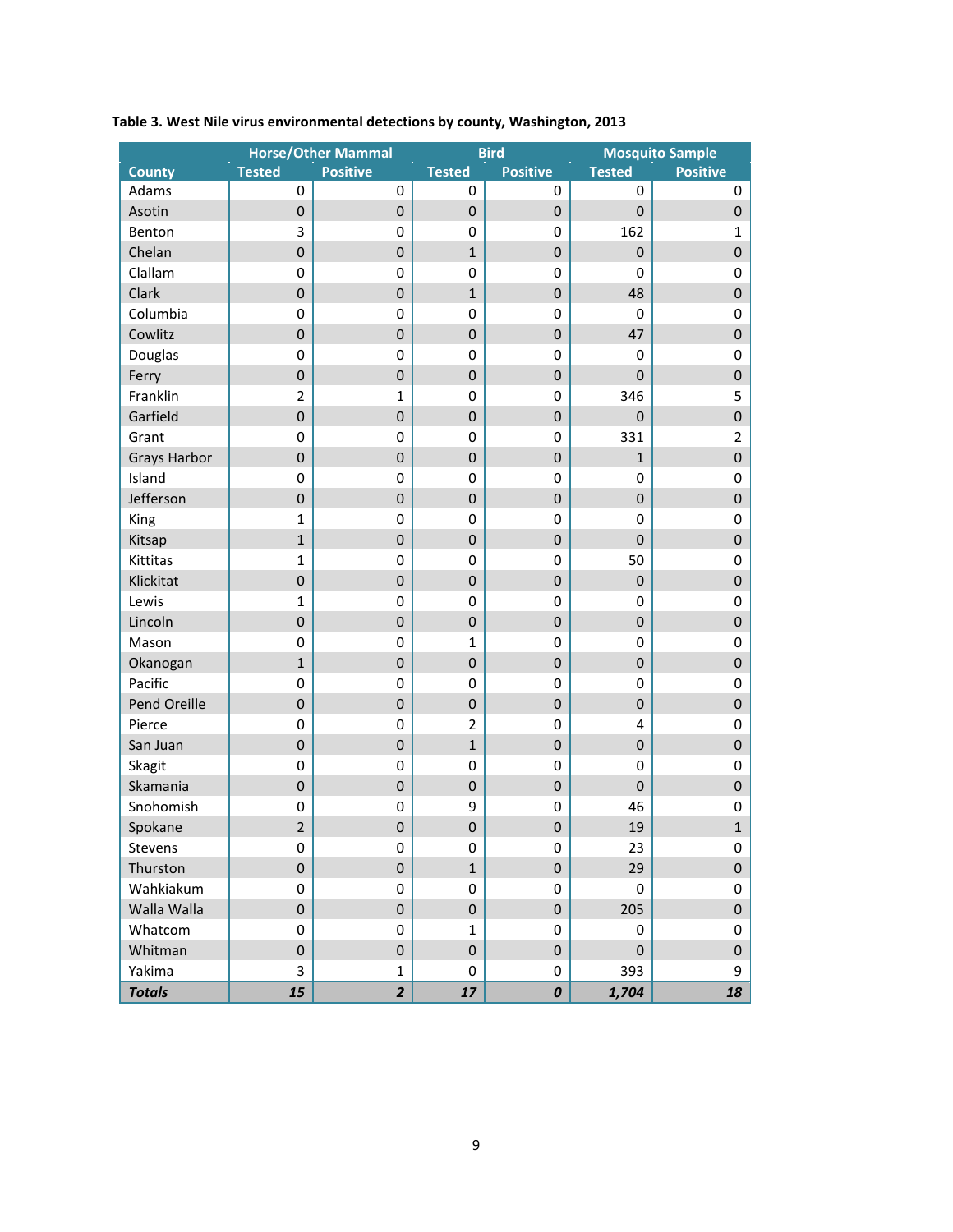|                     |                  | <b>Horse/Other Mammal</b> |                  | <b>Bird</b>      |                | <b>Mosquito Sample</b> |
|---------------------|------------------|---------------------------|------------------|------------------|----------------|------------------------|
| <b>County</b>       | <b>Tested</b>    | <b>Positive</b>           | <b>Tested</b>    | <b>Positive</b>  | <b>Tested</b>  | <b>Positive</b>        |
| Adams               | 0                | 0                         | 0                | 0                | 0              | 0                      |
| Asotin              | $\pmb{0}$        | $\pmb{0}$                 | 0                | 0                | $\pmb{0}$      | $\pmb{0}$              |
| Benton              | $\overline{2}$   | $\mathbf{1}$              | 0                | 0                | 149            | 14                     |
| Chelan              | $\overline{0}$   | $\overline{0}$            | $\boldsymbol{0}$ | $\mathbf 0$      | $\mathbf 0$    | $\pmb{0}$              |
| Clallam             | $\pmb{0}$        | 0                         | 0                | 0                | 0              | $\pmb{0}$              |
| Clark               | $\mathbf 0$      | $\overline{0}$            | $\overline{2}$   | $\mathbf 0$      | 50             | $\mathbf 0$            |
| Columbia            | $\mathbf 0$      | 0                         | 0                | 0                | 0              | $\pmb{0}$              |
| Cowlitz             | $\mathbf{1}$     | $\mathbf 0$               | $\mathbf{1}$     | $\pmb{0}$        | 32             | $\boldsymbol{0}$       |
| Douglas             | 0                | 0                         | 0                | 0                | 0              | $\pmb{0}$              |
| Ferry               | $\pmb{0}$        | $\boldsymbol{0}$          | 0                | 0                | $\pmb{0}$      | $\boldsymbol{0}$       |
| Franklin            | 4                | $\mathbf{1}$              | 0                | 0                | 151            | 26                     |
| Garfield            | $\mathbf{1}$     | $\boldsymbol{0}$          | 0                | 0                | $\pmb{0}$      | $\boldsymbol{0}$       |
| Grant               | 4                | $\mathbf{1}$              | 0                | 0                | 471            | 34                     |
| <b>Grays Harbor</b> | $\overline{0}$   | $\overline{0}$            | $\overline{2}$   | $\mathbf 0$      | 5              | $\boldsymbol{0}$       |
| Island              | $\pmb{0}$        | 0                         | 0                | 0                | 0              | $\pmb{0}$              |
| Jefferson           | $\mathbf 0$      | $\overline{0}$            | $\mathbf{1}$     | 0                | $\mathbf{1}$   | $\boldsymbol{0}$       |
| King                | $\mathbf{1}$     | 0                         | $\overline{2}$   | 0                | 24             | $\pmb{0}$              |
| Kitsap              | $\mathbf 0$      | $\boldsymbol{0}$          | $\pmb{0}$        | $\pmb{0}$        | $\overline{7}$ | $\boldsymbol{0}$       |
| Kittitas            | 3                | 0                         | $\mathbf{1}$     | 0                | 24             | $\pmb{0}$              |
| Klickitat           | $\mathbf 0$      | $\mathbf 0$               | $\pmb{0}$        | 0                | $\pmb{0}$      | $\pmb{0}$              |
| Lewis               | $\mathbf 0$      | 0                         | 0                | 0                | 0              | $\pmb{0}$              |
| Lincoln             | $\boldsymbol{0}$ | $\boldsymbol{0}$          | 0                | $\pmb{0}$        | $\pmb{0}$      | $\pmb{0}$              |
| Mason               | $\pmb{0}$        | 0                         | $\overline{2}$   | 0                | 0              | $\pmb{0}$              |
| Okanogan            | $\mathbf{1}$     | $\mathbf{1}$              | $\mathbf 0$      | $\boldsymbol{0}$ | $\mathbf 0$    | $\pmb{0}$              |
| Pacific             | $\pmb{0}$        | 0                         | 0                | 0                | 0              | $\pmb{0}$              |
| Pend Oreille        | $\mathbf 0$      | $\overline{0}$            | $\boldsymbol{0}$ | $\mathbf 0$      | $\mathbf 0$    | $\pmb{0}$              |
| Pierce              | $\overline{2}$   | 0                         | 0                | 0                | 7              | $\pmb{0}$              |
| San Juan            | $\boldsymbol{0}$ | $\boldsymbol{0}$          | $\pmb{0}$        | $\pmb{0}$        | $\pmb{0}$      | $\pmb{0}$              |
| Skagit              | $\mathbf{1}$     | 0                         | 0                | 0                | $\pmb{0}$      | $\pmb{0}$              |
| Skamania            | $\pmb{0}$        | $\boldsymbol{0}$          | 0                | 0                | $\pmb{0}$      | $\pmb{0}$              |
| Snohomish           | 0                | 0                         | 3                | 0                | 14             | $\boldsymbol{0}$       |
| Spokane             | $\boldsymbol{0}$ | $\boldsymbol{0}$          | $\pmb{0}$        | 0                | $\mathbf 0$    | $\pmb{0}$              |
| Stevens             | 0                | 0                         | 0                | 0                | 0              | 0                      |
| Thurston            | $\mathbf{1}$     | 0                         | $\pmb{0}$        | $\pmb{0}$        | 21             | $\pmb{0}$              |
| Wahkiakum           | 0                | 0                         | 0                | 0                | $\mathbf 0$    | 0                      |
| Walla Walla         | 0                | $\mathbf 0$               | $\mathbf{0}$     | 0                | 153            | 5                      |
| Whatcom             | $\mathbf{1}$     | 0                         | 0                | 0                | 0              | 0                      |
| Whitman             | $\mathbf 0$      | 0                         | $\overline{2}$   | 0                | $\mathbf 0$    | $\pmb{0}$              |
| Yakima              | $\mathbf{1}$     | $\mathbf{1}$              | $\mathbf{1}$     | 0                | 138            | $\mathbf{1}$           |
| <b>Totals</b>       | 23               | 5                         | 17               | 0                | 1,247          | 80                     |

## **Table 4. West Nile virus environmental detections by county, Washington, 2014**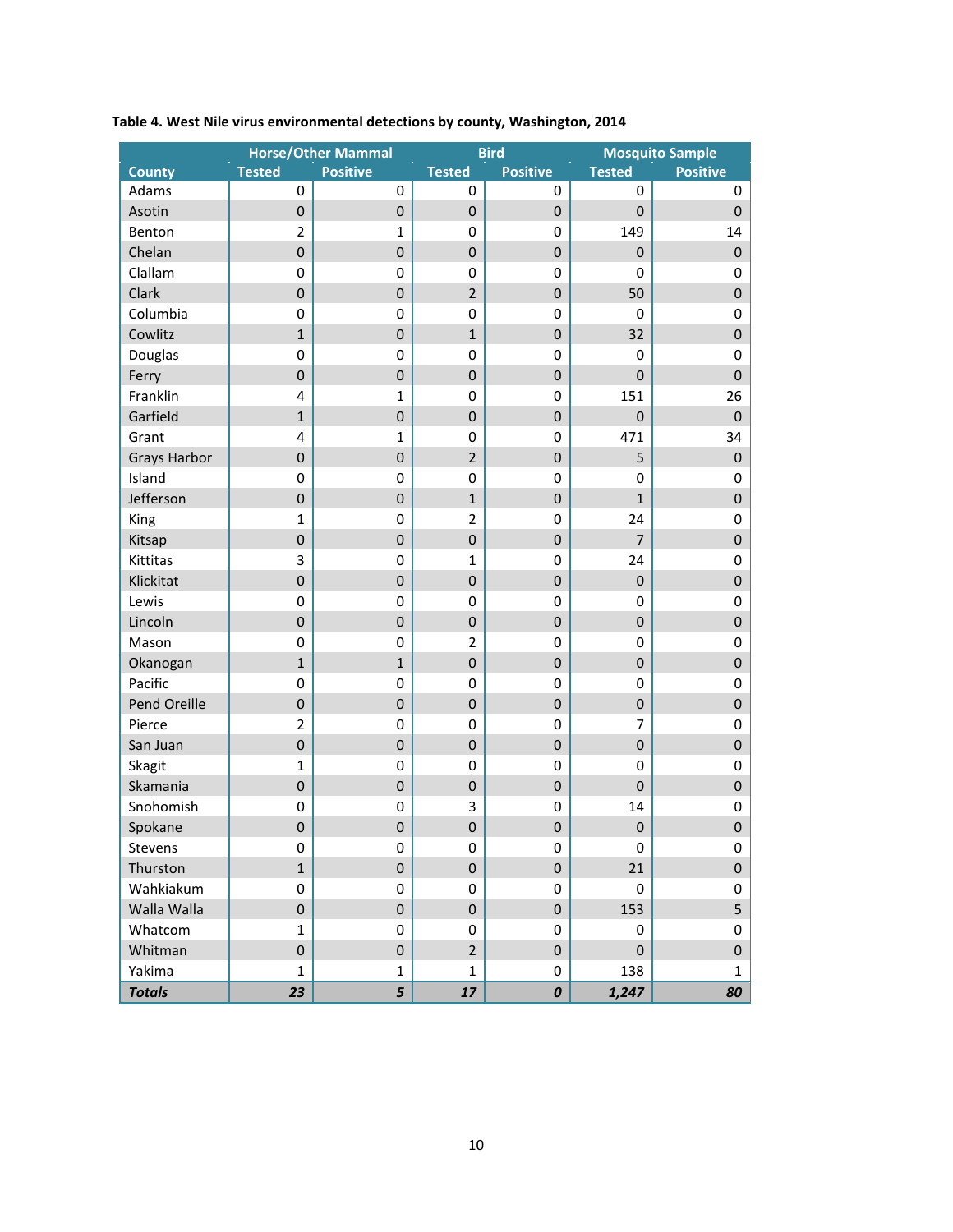|                     |                  | <b>Horse/Other Mammal</b> |                  | Bird*            |                | <b>Mosquito Sample</b> |  |  |  |  |  |  |
|---------------------|------------------|---------------------------|------------------|------------------|----------------|------------------------|--|--|--|--|--|--|
| <b>County</b>       | <b>Tested</b>    | <b>Positive</b>           | <b>Tested</b>    | <b>Positive</b>  | <b>Tested</b>  | <b>Positive</b>        |  |  |  |  |  |  |
| Adams               | 2                | $\mathbf{1}$              | $\mathbf 0$      | 0                | 10             | $\mathbf 0$            |  |  |  |  |  |  |
| Asotin              | $\pmb{0}$        | $\pmb{0}$                 | $\pmb{0}$        | $\pmb{0}$        | $\pmb{0}$      | $\pmb{0}$              |  |  |  |  |  |  |
| Benton              | 5                | 4                         | 3                | 3                | 168            | 27                     |  |  |  |  |  |  |
| Chelan              | $\overline{2}$   | $\boldsymbol{0}$          | $\pmb{0}$        | $\boldsymbol{0}$ | $\pmb{0}$      | $\boldsymbol{0}$       |  |  |  |  |  |  |
| Clallam             | $\pmb{0}$        | 0                         | 0                | 0                | 0              | $\pmb{0}$              |  |  |  |  |  |  |
| Clark               | $\pmb{0}$        | $\boldsymbol{0}$          | $\mathbf{1}$     | 0                | 48             | $\pmb{0}$              |  |  |  |  |  |  |
| Columbia            | $\mathbf{1}$     | $\mathbf{1}$              | $\pmb{0}$        | 0                | 0              | $\pmb{0}$              |  |  |  |  |  |  |
| Cowlitz             | $\mathbf 0$      | $\overline{0}$            | $\boldsymbol{0}$ | $\mathbf 0$      | 54             | $\mathbf 0$            |  |  |  |  |  |  |
| Douglas             | $\mathbf{1}$     | $\mathbf{1}$              | $\pmb{0}$        | 0                | 0              | $\boldsymbol{0}$       |  |  |  |  |  |  |
| Ferry               | $\pmb{0}$        | $\boldsymbol{0}$          | $\pmb{0}$        | $\boldsymbol{0}$ | $\pmb{0}$      | $\mathbf 0$            |  |  |  |  |  |  |
| Franklin            | $\overline{2}$   | $\overline{2}$            | 0                | 0                | 208            | 17                     |  |  |  |  |  |  |
| Garfield            | $\boldsymbol{0}$ | $\pmb{0}$                 | $\pmb{0}$        | $\pmb{0}$        | $\pmb{0}$      | $\mathbf 0$            |  |  |  |  |  |  |
| Grant               | 10               | $\overline{7}$            | $\overline{2}$   | $\mathbf{1}$     | 320            | 107                    |  |  |  |  |  |  |
| <b>Grays Harbor</b> | $\pmb{0}$        | $\boldsymbol{0}$          | $\overline{2}$   | $\pmb{0}$        | 3              | $\pmb{0}$              |  |  |  |  |  |  |
| Island              | 0                | $\pmb{0}$                 | $\pmb{0}$        | $\boldsymbol{0}$ | 0              | $\pmb{0}$              |  |  |  |  |  |  |
| Jefferson           | $\pmb{0}$        | $\boldsymbol{0}$          | $\pmb{0}$        | $\pmb{0}$        | $\mathbf{1}$   | $\pmb{0}$              |  |  |  |  |  |  |
| King                | $\pmb{0}$        | $\pmb{0}$                 | 0                | 0                | 0              | $\pmb{0}$              |  |  |  |  |  |  |
| Kitsap              | $\mathbf 0$      | $\overline{0}$            | $\boldsymbol{0}$ | $\mathbf 0$      | 6              | $\mathbf 0$            |  |  |  |  |  |  |
| Kittitas            | 8                | 8                         | $\mathbf{1}$     | $\mathbf{1}$     | 9              | $\boldsymbol{0}$       |  |  |  |  |  |  |
| Klickitat           | $\overline{3}$   | $\mathbf 0$               | $\pmb{0}$        | $\boldsymbol{0}$ | $\pmb{0}$      | $\boldsymbol{0}$       |  |  |  |  |  |  |
| Lewis               | $\pmb{0}$        | 0                         | 0                | 0                | 0              | $\pmb{0}$              |  |  |  |  |  |  |
| Lincoln             | $\mathbf{1}$     | $\mathbf{1}$              | $\pmb{0}$        | $\pmb{0}$        | $\pmb{0}$      | $\pmb{0}$              |  |  |  |  |  |  |
| Mason               | $\pmb{0}$        | 0                         | 0                | $\pmb{0}$        | 0              | $\pmb{0}$              |  |  |  |  |  |  |
| Okanogan            | $\overline{2}$   | $\boldsymbol{0}$          | $\pmb{0}$        | $\pmb{0}$        | $\pmb{0}$      | $\pmb{0}$              |  |  |  |  |  |  |
| Pacific             | $\pmb{0}$        | $\pmb{0}$                 | 0                | $\pmb{0}$        | 0              | $\boldsymbol{0}$       |  |  |  |  |  |  |
| Pend Oreille        | $\pmb{0}$        | $\pmb{0}$                 | $\pmb{0}$        | $\pmb{0}$        | $\pmb{0}$      | $\mathbf 0$            |  |  |  |  |  |  |
| Pierce              | $\pmb{0}$        | $\pmb{0}$                 | 0                | 0                | 27             | $\pmb{0}$              |  |  |  |  |  |  |
| San Juan            | $\mathbf 0$      | $\overline{0}$            | $\mathbf 0$      | $\mathbf 0$      | $\mathbf 0$    | $\mathbf 0$            |  |  |  |  |  |  |
| Skagit              | $\pmb{0}$        | $\pmb{0}$                 | 0                | 0                | 0              | $\pmb{0}$              |  |  |  |  |  |  |
| Skamania            | $\boldsymbol{0}$ | $\boldsymbol{0}$          | $\pmb{0}$        | $\boldsymbol{0}$ | $\pmb{0}$      | $\boldsymbol{0}$       |  |  |  |  |  |  |
| Snohomish           | $\overline{2}$   | 0                         | 0                | 0                | 22             | $\pmb{0}$              |  |  |  |  |  |  |
| Spokane             | $\boldsymbol{0}$ | $\mathbf 0$               | $\mathbf 1$      | $\mathbf 0$      | $\mathbf 0$    | $\boldsymbol{0}$       |  |  |  |  |  |  |
| Stevens             | $\mathbf{1}$     | 0                         | 0                | 0                | $\overline{2}$ | 0                      |  |  |  |  |  |  |
| Thurston            | $\overline{2}$   | $\mathbf{0}$              | $\mathbf 0$      | $\pmb{0}$        | 52             | $\pmb{0}$              |  |  |  |  |  |  |
| Wahkiakum           | 0                | 0                         | 0                | 0                | 0              | $\boldsymbol{0}$       |  |  |  |  |  |  |
| Walla Walla         | 6                | $\overline{3}$            | $\mathbf 0$      | 0                | $\overline{2}$ | $\mathbf{1}$           |  |  |  |  |  |  |
| Whatcom             | $\mathbf 0$      | 0                         | 0                | 0                | 0              | $\boldsymbol{0}$       |  |  |  |  |  |  |
| Whitman             | $\mathbf 0$      | $\mathbf 0$               | $\pmb{0}$        | $\pmb{0}$        | $\mathbf 0$    | $\pmb{0}$              |  |  |  |  |  |  |
| Yakima              | 13               | 8                         | 0                | 0                | 211            | 5                      |  |  |  |  |  |  |
| <b>Totals</b>       | 61               | 36                        | 10               | 5                | 1,142          | 157                    |  |  |  |  |  |  |

#### **Table 5. West Nile virus environmental detections by county, Washington, 2015**

\*Two Benton County crows collected January 15, 2015 by WDFW tested positive. Testing was performed by the USGS National Wildlife Health Center. Findings are not considered representative of this season's viral activity, therefore not included.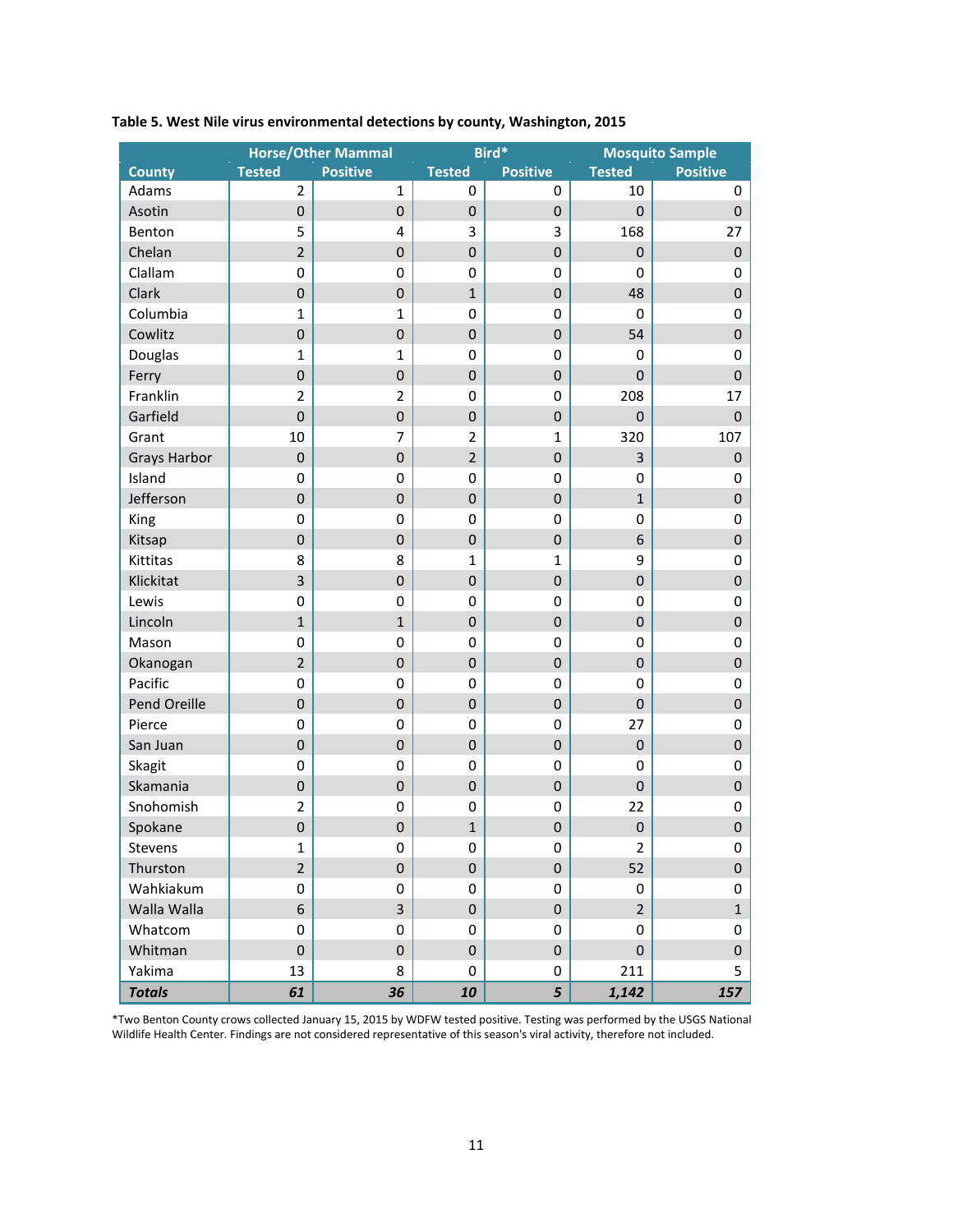## Distribution of Mosquitoes in Washington State

Western Washington Mosquito Species by County

| County                                                                                                                                                                                                                                                                                                                                                            | Aedes aboriginis | Aedes aloponotum | Aedes campestris | canadensis*<br>$\mathbf{G}$<br>Aedes    | Aedes cataphylla<br>Aedes cinereus* | Aedes communis |             | Aedes excrucians<br>Aedes dorsalis* | Aedes fitchii* | Aedes flavescens | Aedes hexodontus | Aedes impiger | Aedes implicatus         | Aedes increpitus          | Aedes intrudens | Aedes j. japonicus*<br><b>Aedes melanimon</b> | Aedes nevadensis | Aedes nigromaculis* | $+$<br>Aedes pionips | $+$<br>Aedes provocans*<br>Aedes pullatus                                                                                                                                                                                                                                                                                                                                                                                                                                                                                                                                                                                                                               | $^{+}$<br>Aedes punctor | Aedes sierrensis                 | Aedes s. idahoensis | Aedes sticticus*        | Aedes togoi  | $+$<br>Aedes trivittatus*<br>Aedes ventrovittis | vexans*<br><b>Aedes</b> | Anopheles earlei | Anopheles freeborni* | Anopheles occidentalis | Anopheles punctipennis* | Coquilletidia perturbans* | Culex apicalis* | $+$<br>Culex boharti      | Culex erythrothorax*<br>Culex pipiens* | <b>Culex salinarius*</b> | Culex stigmatasoma* | Culex tarsalis* | Culex territans* | <b>Culiseta impatiens</b><br>Culiseta incidens* | Culiseta inornata*  | Culiseta minnesotae | Culiseta morsitans* | <b>Culiseta particeps*</b> | $\leftarrow$<br>Orthopodomyia signifera* |
|-------------------------------------------------------------------------------------------------------------------------------------------------------------------------------------------------------------------------------------------------------------------------------------------------------------------------------------------------------------------|------------------|------------------|------------------|-----------------------------------------|-------------------------------------|----------------|-------------|-------------------------------------|----------------|------------------|------------------|---------------|--------------------------|---------------------------|-----------------|-----------------------------------------------|------------------|---------------------|----------------------|-------------------------------------------------------------------------------------------------------------------------------------------------------------------------------------------------------------------------------------------------------------------------------------------------------------------------------------------------------------------------------------------------------------------------------------------------------------------------------------------------------------------------------------------------------------------------------------------------------------------------------------------------------------------------|-------------------------|----------------------------------|---------------------|-------------------------|--------------|-------------------------------------------------|-------------------------|------------------|----------------------|------------------------|-------------------------|---------------------------|-----------------|---------------------------|----------------------------------------|--------------------------|---------------------|-----------------|------------------|-------------------------------------------------|---------------------|---------------------|---------------------|----------------------------|------------------------------------------|
| <b>Western Washington</b>                                                                                                                                                                                                                                                                                                                                         |                  |                  |                  |                                         |                                     |                |             |                                     |                |                  |                  |               |                          |                           |                 |                                               |                  |                     |                      |                                                                                                                                                                                                                                                                                                                                                                                                                                                                                                                                                                                                                                                                         |                         |                                  |                     |                         |              |                                                 |                         |                  |                      |                        |                         |                           |                 |                           |                                        |                          |                     |                 |                  |                                                 |                     |                     |                     |                            |                                          |
| Clallam                                                                                                                                                                                                                                                                                                                                                           |                  | X                |                  |                                         |                                     |                |             | $x \mid x$                          | $\mathsf{x}$   |                  |                  |               |                          | 8                         |                 | 2                                             |                  |                     |                      | X                                                                                                                                                                                                                                                                                                                                                                                                                                                                                                                                                                                                                                                                       |                         | $\boldsymbol{\mathsf{X}}$        |                     | -2                      |              |                                                 | $\mathsf{X}$            |                  | X                    |                        | $\mathsf{X}$            | 2                         |                 |                           | $\mathsf{X}$                           |                          |                     | $X \mid X$      |                  | $X$ $X$ $X$                                     |                     |                     |                     |                            |                                          |
| Clark                                                                                                                                                                                                                                                                                                                                                             |                  |                  |                  |                                         | $\mathsf{X}$                        |                |             | $\overline{2}$                      |                |                  |                  |               |                          | $\overline{2}$            |                 |                                               |                  |                     |                      |                                                                                                                                                                                                                                                                                                                                                                                                                                                                                                                                                                                                                                                                         |                         | $\mathsf{X}$                     | $\mathsf{X}$        | $\mathsf{x}$            |              |                                                 | $\mathsf{x}$            |                  | $\mathsf{X}$         |                        | $\mathsf{X}$            | $\mathbf{x}$              |                 |                           | $\mathsf{X}$                           |                          |                     | $X \mid X$      |                  | 2 <sup>1</sup>                                  | $x \mid x$          |                     |                     | $\overline{ }$             |                                          |
| Cowlitz                                                                                                                                                                                                                                                                                                                                                           | $\overline{4}$   | $4 \times$       |                  |                                         |                                     | $\mathsf{X}^-$ | $4 \mid X$  |                                     |                | 5                |                  |               |                          | $\mathsf{X}$              | $x \mid$        | 6                                             |                  |                     |                      |                                                                                                                                                                                                                                                                                                                                                                                                                                                                                                                                                                                                                                                                         |                         | 2 <sub>1</sub>                   | $\mathsf{X}$        | $\mathsf{X}$            |              |                                                 | $\mathsf{X}$            |                  | $\mathsf{X}^-$       |                        | $\mathsf{X}$            | $\mathsf{X}$              | 2 <sub>1</sub>  | $\overline{2}$            | $\mathsf{X}$                           |                          | $x \mid x \mid$     |                 | $\mathbf{X}$     | $x \mid x$                                      | $\mathsf{X}$        | $\overline{4}$      |                     |                            |                                          |
| Grays Harbor                                                                                                                                                                                                                                                                                                                                                      | X                |                  |                  |                                         | 10                                  |                |             | $\mathsf{X}$                        |                | 3 <sup>°</sup>   |                  |               |                          | 3                         |                 |                                               |                  |                     |                      |                                                                                                                                                                                                                                                                                                                                                                                                                                                                                                                                                                                                                                                                         |                         | -5                               |                     | $\overline{4}$          |              |                                                 | $\mathsf{X}$            |                  |                      |                        | $\mathsf{X}$            | -3                        | $\mathsf{X}$    |                           | $\mathsf{X}$                           |                          |                     | x               | $\mathbf{x}$     | 4                                               | 8 <sup>1</sup><br>X | $-5$                | $\vert$ 3           | -3.                        |                                          |
| Island                                                                                                                                                                                                                                                                                                                                                            | $\mathsf{X}$     |                  |                  |                                         | $\mathsf{X}$                        |                |             | $\mathbf{1}$                        |                | $\mathsf{X}$     |                  |               |                          | $\times$                  |                 | В                                             |                  | 10                  |                      |                                                                                                                                                                                                                                                                                                                                                                                                                                                                                                                                                                                                                                                                         |                         | $\overline{3}$                   |                     | $\mathsf{x}$            | $\mathbf{2}$ |                                                 | $\overline{\mathbf{3}}$ |                  | $\mathsf{X}$         |                        | $\mathsf{X}$            | $\overline{2}$            |                 |                           | $\mathsf{X}$                           |                          |                     | 2 <sup>1</sup>  | $\mathsf{X}$     | $\mathsf{x}$                                    | $\mathsf{X}$        | 3 <sup>1</sup>      | $\overline{2}$      |                            |                                          |
| Jefferson                                                                                                                                                                                                                                                                                                                                                         | 5                |                  |                  |                                         |                                     |                |             | $X$ $X$ $X$ $X$                     |                | $X$ $X$          |                  |               |                          | $\times$                  |                 |                                               |                  |                     |                      | $\mathsf{x}$                                                                                                                                                                                                                                                                                                                                                                                                                                                                                                                                                                                                                                                            |                         | $\mathsf{x}$                     |                     | $5 \vert 14$            |              |                                                 | $\mathbf{x}$            |                  |                      |                        | $\overline{4}$          | -3                        |                 | $\boldsymbol{\mathsf{x}}$ |                                        | $X$ 10                   |                     | $X \mid X$      |                  | $X \mid X \mid 5$                               |                     |                     | $11 \times$         |                            | $\mathbf{x}$                             |
| King                                                                                                                                                                                                                                                                                                                                                              | X                | $\mathsf{x}$     |                  |                                         |                                     |                | $X$ $X$ $X$ | $\mathsf{X}$                        | $\mathsf{x}$   |                  | X                |               |                          | $\overline{2}$            |                 | $\mathbf{1}$                                  |                  |                     |                      | X                                                                                                                                                                                                                                                                                                                                                                                                                                                                                                                                                                                                                                                                       |                         | $\mathsf{x}$                     |                     | $\mathsf{x}$            |              |                                                 | $\overline{a}$          |                  | $\mathbf{1}$         |                        | $\mathsf{X}$            | $\mathbf{x}$              | $\mathsf{x}$    | $\overline{4}$            |                                        | $X$ 14 $X$               |                     | $X \mid 1$      |                  | $X$ $X$ $X$ $X$                                 |                     |                     | $-5$                | $\mathbf{2}$               |                                          |
| Kitsap                                                                                                                                                                                                                                                                                                                                                            | $x \mid$         | $\mathsf{X}$     |                  |                                         |                                     |                |             | $X$ $X$                             |                |                  | X                |               |                          | $\boldsymbol{\mathsf{x}}$ |                 |                                               |                  |                     |                      |                                                                                                                                                                                                                                                                                                                                                                                                                                                                                                                                                                                                                                                                         |                         | $\boldsymbol{\mathsf{x}}$        |                     |                         |              |                                                 | $15 \mid 3$             |                  |                      |                        | $\mathsf{X}$            | $\overline{2}$            |                 |                           | $\mathsf{X}$                           |                          |                     | $x \parallel$   | -3               | $X$ $X$ 3 7 $X$ 4                               |                     |                     |                     |                            |                                          |
| Lewis                                                                                                                                                                                                                                                                                                                                                             | X                |                  |                  |                                         |                                     | $x \mid x$     |             |                                     |                | $\mathsf{x}$     |                  | $x \mid x$    |                          |                           |                 |                                               |                  |                     |                      |                                                                                                                                                                                                                                                                                                                                                                                                                                                                                                                                                                                                                                                                         |                         | $\boldsymbol{\mathsf{x}}$        |                     |                         |              |                                                 | 8                       |                  |                      |                        | $\mathsf{x}$            |                           |                 |                           | $\mathsf{X}$                           |                          |                     | $X$ $X$ $X$     |                  | $X$ $X$ $X$ $7$                                 |                     |                     |                     | 6                          |                                          |
| Mason                                                                                                                                                                                                                                                                                                                                                             | x                | $\times$         |                  |                                         | $\mathsf{X}$                        |                |             | $X$ $X$                             | $\mathbf{X}$   |                  |                  |               |                          | $\boldsymbol{\mathsf{x}}$ |                 | 14                                            |                  |                     |                      |                                                                                                                                                                                                                                                                                                                                                                                                                                                                                                                                                                                                                                                                         |                         | $\pmb{\times}$                   |                     |                         |              |                                                 | $\mathsf{x}$            |                  |                      |                        | $12\,$                  | - 3                       |                 |                           | 6 <sup>1</sup>                         |                          |                     | $7 \mid X$      |                  | $X \mid X$                                      |                     |                     | <b>11</b>           |                            |                                          |
| Pacific                                                                                                                                                                                                                                                                                                                                                           | $\mathsf{X}$     |                  |                  |                                         |                                     | $\mathsf{X}$   |             | $\mathsf{X}$                        |                | $\mathsf{X}$     |                  |               |                          | X                         |                 | -2                                            |                  |                     |                      |                                                                                                                                                                                                                                                                                                                                                                                                                                                                                                                                                                                                                                                                         |                         | $\mathsf{X}$                     |                     | $\mathsf{X}$            |              |                                                 | $\mathsf{x}$            |                  |                      |                        |                         | $\mathsf{x}$              |                 |                           | $\mathsf{X}$                           |                          |                     | $X \mid X$      |                  | $\mathsf{x}$<br>$\mathbf{2}$                    | $\overline{1}$      | -31                 | $\mathbf{3}$        | -2                         |                                          |
| Pierce                                                                                                                                                                                                                                                                                                                                                            | $\mathsf{X}$     | $\mathsf{x}$     |                  |                                         |                                     |                | $X$ $X$ $X$ | $\mathsf{X}$                        |                | $X$ $X$          | $\mathsf{x}$     | $\times$      | $x \mid x$               |                           | $\times$        |                                               |                  | $X \mid X$          |                      | $\times$                                                                                                                                                                                                                                                                                                                                                                                                                                                                                                                                                                                                                                                                |                         | $\mathsf{x}$                     |                     | $\mathsf{X}$            |              | $\mathsf{X}$                                    | $\mathsf{X}$            |                  |                      | $x \mid x$             | $\mathbf{x}$            | $\mathbf{z}$              |                 | $4 \times$                | $\mathsf{X}$                           |                          | $\overline{4}$      | $X \mid 1$      |                  | $X$ $X$ $X$                                     |                     | $\overline{a}$      | 3                   | $\mathbf{2}$               |                                          |
| San Juan                                                                                                                                                                                                                                                                                                                                                          | 3                |                  |                  |                                         |                                     |                |             | $\mathsf{X}$                        | $\mathsf{x}$   |                  |                  |               |                          | $\mathsf{x}$              |                 |                                               |                  |                     |                      |                                                                                                                                                                                                                                                                                                                                                                                                                                                                                                                                                                                                                                                                         |                         | $\mathsf{x}$                     |                     |                         | $\times$     |                                                 |                         |                  |                      |                        | $\overline{3}$          | -3                        |                 |                           | $\overline{3}$                         |                          |                     | $3 \mid 3$      |                  |                                                 | $X \mid 3$          |                     |                     | э.                         |                                          |
| Skagit                                                                                                                                                                                                                                                                                                                                                            | $X \mid X$       |                  |                  |                                         |                                     |                |             | 2 <sub>1</sub><br>$\mathsf{X}$      | $\mathbf{x}$   |                  | X                |               | $x \mid x$               |                           |                 |                                               | X                |                     |                      | $\mathsf{x}$                                                                                                                                                                                                                                                                                                                                                                                                                                                                                                                                                                                                                                                            |                         | $\mathsf{x}$                     |                     | $X$ $X$                 |              |                                                 | $\mathsf{x}$            |                  |                      |                        | $\overline{7}$          | r.                        |                 |                           | $\mathsf{X}$                           |                          |                     | $x \mid x$      |                  | $x \mid x$                                      |                     |                     |                     |                            |                                          |
| Skamania                                                                                                                                                                                                                                                                                                                                                          | X                |                  |                  |                                         |                                     | $X$ $X$        |             |                                     | $X \mid X$     |                  |                  |               | $x \mid x \mid x \mid x$ |                           |                 |                                               |                  |                     |                      | $x \mid x$                                                                                                                                                                                                                                                                                                                                                                                                                                                                                                                                                                                                                                                              |                         | $\boldsymbol{\mathsf{x}}$        |                     | $\mathsf{X}$            |              |                                                 | $\mathsf{x}$            |                  | $\mathsf{X}$         | ಾ                      | $\mathsf{X}$            | -3                        |                 | -3.                       | $\mathsf{X}$                           |                          |                     | $\mathsf{X}$    | -3               | $X$ $X$ $X$                                     |                     |                     |                     |                            |                                          |
| Snohomish                                                                                                                                                                                                                                                                                                                                                         | $X$ 11           |                  |                  |                                         |                                     | $\mathsf{X}$   | 6           | $\mathsf{X}$<br>$\overline{4}$      | $\mathsf{X}$   |                  |                  |               |                          | $X$ 11                    |                 | -3                                            |                  |                     |                      |                                                                                                                                                                                                                                                                                                                                                                                                                                                                                                                                                                                                                                                                         |                         | $\overline{2}$                   |                     | $\mathsf{X}$            |              |                                                 | $\mathsf{X}$            | $\overline{a}$   | 5 <sub>1</sub>       |                        | $\mathbf{x}$            | $\overline{2}$            | $\mathsf{X}$    | -6                        | $\mathsf{X}$                           |                          |                     | $X \mid X$      |                  | X<br>$\mathsf{x}$                               | $\mathsf{X}$        | $\overline{4}$      | $\mathbf{x}$        | -2                         |                                          |
| Thurston                                                                                                                                                                                                                                                                                                                                                          | $x \mid$         | $\mathsf{X}$     |                  |                                         |                                     | $\mathsf{X}$   |             | $X$ $X$ $X$                         |                |                  |                  |               |                          | $\mathsf{x}$              |                 | 12 <sub>2</sub>                               |                  |                     |                      |                                                                                                                                                                                                                                                                                                                                                                                                                                                                                                                                                                                                                                                                         |                         | $\boldsymbol{\mathsf{x}}$        |                     | $\overline{\mathbf{3}}$ |              |                                                 | $\overline{7}$          |                  | $\overline{7}$       |                        | $\mathsf{X}$            | $\mathbf{X}$              |                 |                           | $\mathsf{X}$                           |                          |                     | $x \mid x$      |                  | 6 <sup>1</sup><br>$\mathsf{X}$                  | $\mathbf{1}$        | - 7 - 1             | $\mathbf{1}$        | -3                         |                                          |
| Wahkiakum                                                                                                                                                                                                                                                                                                                                                         | 5                |                  |                  |                                         |                                     |                |             |                                     |                | 5 <sup>1</sup>   |                  |               |                          | $\overline{7}$            |                 |                                               |                  |                     |                      |                                                                                                                                                                                                                                                                                                                                                                                                                                                                                                                                                                                                                                                                         |                         | 5 <sub>1</sub><br>$\overline{a}$ |                     |                         |              |                                                 | 8                       |                  | 5 <sub>1</sub>       |                        | 5 <sup>2</sup>          | -5                        |                 |                           | 5 <sub>1</sub>                         |                          |                     | $\mathsf{X}$    |                  |                                                 | $X \mid 5$          | $-5$                | 8                   | <b>5</b>                   |                                          |
| Whatcom                                                                                                                                                                                                                                                                                                                                                           | $\mathsf{X}$     | $\times$         |                  |                                         |                                     |                | $X$ $X$ $X$ |                                     | $X$ $X$        |                  |                  | $X \mid X$    |                          | $x \mid x$                |                 |                                               |                  |                     |                      |                                                                                                                                                                                                                                                                                                                                                                                                                                                                                                                                                                                                                                                                         |                         |                                  |                     | x                       |              |                                                 | $\mathsf{x}$            |                  |                      | $x \mid x$             | $\mathsf{x}$            | $\mathsf{X}$              |                 | $\overline{a}$            | $\mathsf{X}$                           |                          |                     | $x \mid x$      |                  | $x \mid x$                                      | $\mathsf{X}$        | 3 <sup>1</sup>      | $\overline{3}$      | - 6                        |                                          |
| Updated Ochlerotatus to a subgenus within Aedes in accordance with studies published by Reinert, Harbach, and Kitching (2009).                                                                                                                                                                                                                                    |                  |                  |                  |                                         |                                     |                |             |                                     |                |                  |                  |               |                          |                           |                 |                                               |                  |                     |                      |                                                                                                                                                                                                                                                                                                                                                                                                                                                                                                                                                                                                                                                                         |                         |                                  |                     |                         |              |                                                 |                         |                  |                      |                        |                         |                           |                 |                           |                                        |                          |                     |                 |                  | <b>Last Revised 10/12/2016</b>                  |                     |                     |                     |                            |                                          |
| * CDC list of mosquito species in which West Nile virus has been detected, United States, 1999-2012<br>+ Six mosquito species reported for Washington are based upon one or two county records and in some cases one or few specimens. These species are Aedes pionips, Aedes provocans, Aedes punctor, Aedes trivittatus, Culex eryt<br>Othropodomyia signifera. |                  |                  |                  |                                         |                                     |                |             |                                     |                |                  |                  |               |                          |                           |                 |                                               |                  |                     |                      |                                                                                                                                                                                                                                                                                                                                                                                                                                                                                                                                                                                                                                                                         |                         |                                  |                     |                         |              |                                                 |                         |                  |                      |                        |                         |                           |                 |                           |                                        |                          |                     |                 |                  |                                                 |                     |                     |                     |                            |                                          |
| <b>New Findings for:</b>                                                                                                                                                                                                                                                                                                                                          |                  |                  | 1-2001           |                                         |                                     | 2-2002         |             |                                     | $3 - 2003$     |                  |                  | 4-2004        |                          |                           | 5-2005          |                                               | 6-2006           |                     |                      | 7-2007                                                                                                                                                                                                                                                                                                                                                                                                                                                                                                                                                                                                                                                                  |                         | 8-2008                           |                     |                         | 9-2009       |                                                 | 10-2010                 |                  |                      | 11-2011                |                         |                           | 12-2012         |                           | 13-2013                                |                          |                     | 14-2014         |                  | 15-2015                                         |                     |                     |                     |                            |                                          |
| Washington State Department of<br>DOH Pub 333-187 March 2016                                                                                                                                                                                                                                                                                                      |                  |                  |                  | collection information for the species. |                                     |                |             |                                     |                |                  |                  |               |                          |                           |                 |                                               |                  |                     |                      | The matrix shows the known distribution of mosquito species by county for western Washington through 2015. Previous findings are based upon mosquito surveillance conducted by Washington State Department of<br>Health in the 1960s and 1970s. In addition, previous findings were updated to reflect historical findings as presented in the revised Distribution of Mosquitoes in Washington State, William J. Sames et al. Journal of the<br>American Mosquito Control Association, 23(4):442-448, 2007. New findings following the initiation of West Nile virus surveillance in 2001 are presented by surveillance year 2001 through 2015 based upon the earliest |                         | $1$ of $2$                       |                     |                         |              |                                                 |                         |                  |                      |                        |                         |                           |                 |                           |                                        |                          |                     |                 |                  |                                                 |                     |                     |                     |                            |                                          |